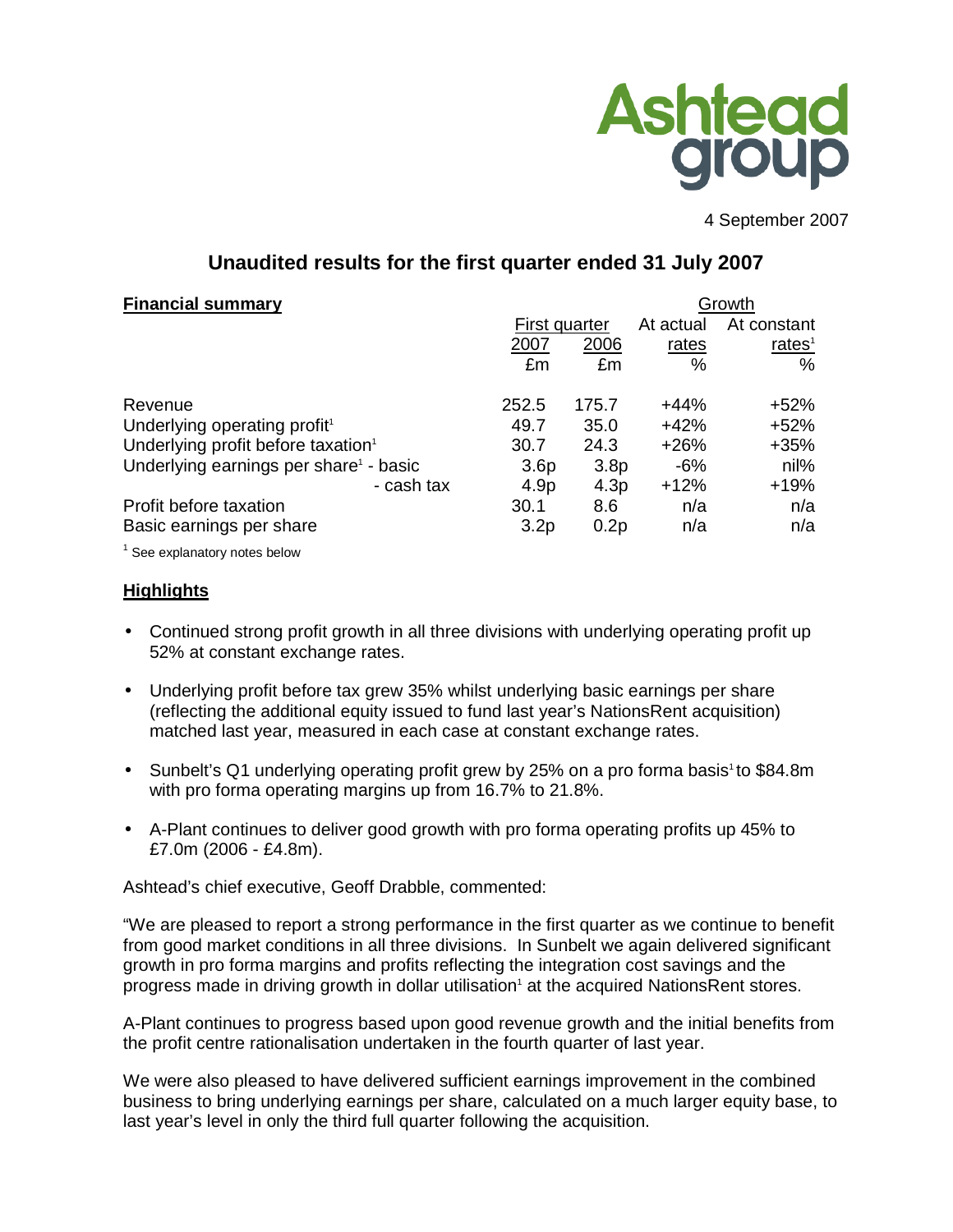Despite the recent uncertainty in global equity and debt markets, the key economic indicators for our primary markets, US and UK non-residential construction, continue to indicate a favourable growth outlook. Current physical utilisation is also strong in both markets.

Looking forward, given the ongoing integration benefits at Sunbelt and the continuing improvement in pro forma dollar utilisation as well as the strong performance in A-Plant and Ashtead Technology, we expect to report further good progress."

### Contacts:

| Geoff Drabble         | Chief executive  | 020 7726 9700 |
|-----------------------|------------------|---------------|
| lan Robson            | Finance director |               |
| <b>Brian Hudspith</b> | Maitland         | 020 7379 5151 |

#### Explanatory notes

- a) Underlying profit and earnings per share are stated before exceptional items, amortisation of acquired intangibles and non-cash fair value remeasurements of embedded derivatives in long-term debt. The definition of exceptional items is set out in note 4. The reconciliation of underlying earnings per share and underlying cash tax earnings per share to basic earnings per share is shown in note 7 to the attached financial information.
- b) Pro forma basis includes the NationsRent and Lux Traffic acquisitions throughout both periods. For this purpose the pre-acquisition results of NationsRent have been derived from its reported financial performance under US GAAP adjusted to exclude the large profits on disposal of rental equipment it reported following the application of US "fresh start" accounting principles and to include an estimated depreciation charge under Ashtead's depreciation policies and methods.
- c) Constant rates assumes that US dollar amounts for both periods were consolidated and translated at the average exchange rate applied in the period ended 31 July 2007.
- d) Dollar utilisation is defined as last twelve months rental and rental related revenues divided by average original or "first" cost of rental equipment.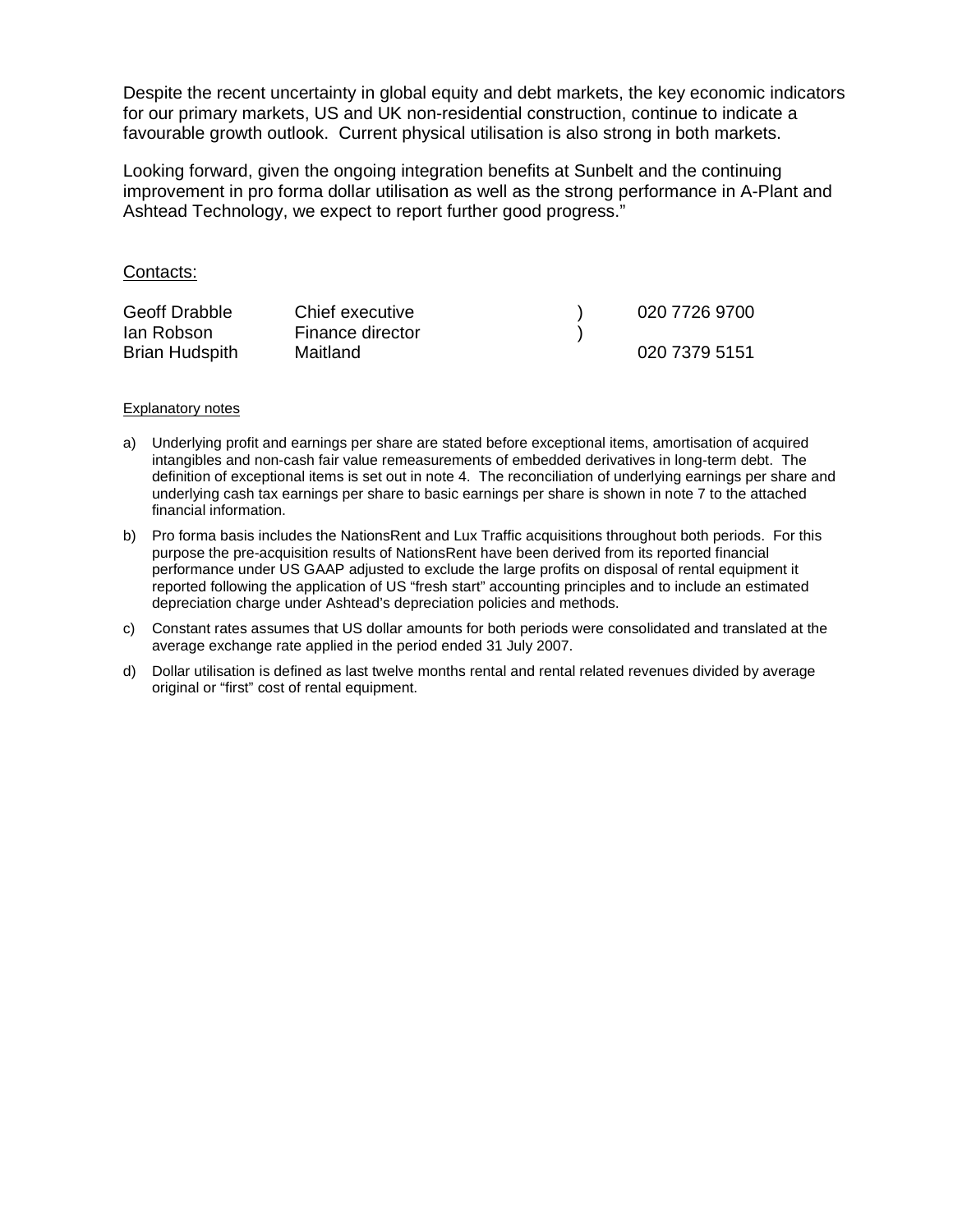## **Overview**

The quarter saw continuing emphasis on driving the operational performance of all three divisions.

The 25% improvement in Sunbelt's pro forma first quarter profits is very encouraging. Sunbelt's fleet has now been significantly reconfigured and was on average 3% smaller than the combined fleet in the corresponding period last year. We were therefore pleased to have maintained Sunbelt's rental revenue whilst focussing principally on margin improvement and raising the physical utilisation of its fleet.

At 29 August 2007, Sunbelt's physical utilisation was 71% compared to 72% for the Sunbelt fleet alone at the same date last year. With this current strong physical utilisation, we are now again investing to grow Sunbelt's fleet which we expect to allow us to drive rental revenue growth and continued margin improvement in future periods.

A-Plant's programme to enhance its profits and return on investment has continued and it has once again delivered strong revenue and profit growth. Its focus on growing revenue by providing a range of plant and tools to our contractor customer base together with the restructured profit centre infrastructure continues to improve margins.

We have also continued to invest in Ashtead Technology to support positive market conditions contributing to its good revenue and profit growth.

## **A strong first quarter**

Good progress continued in the quarter to July 2007, sustaining the momentum established in the second half of last year.

- Revenue for the quarter was £252.5m up 43.7% on last year.
- Underlying operating profit for the quarter grew 42.0% on the prior year at actual exchange rates to £49.7m whilst underlying profit before tax grew 26.3% to £30.7m (2006 - £24.3m).
- Profit before tax, which is stated after amortisation of acquired intangibles was £30.1m. There were no exceptional items in the quarter in comparison with the prior year position where the pre-tax profit of £8.6m was stated after £15.7m of exceptional items.
- Basic earnings per share for the quarter were 3.2p (2006 0.2p) whilst underlying earnings per share were 3.6p (2006 - 3.8p). On a cash tax basis underlying earnings per share were 4.9p (2006 - 4.3p).
- Capital expenditure in the first quarter was £124.2m (2006 £110.5m).
- At 31 July 2007, net debt was £894.4m (30 April 2007 £915.9m) whilst the ratio of net debt to pro forma LTM EBITDA was 2.6 times (30 April 2007 – 2.7 times). Availability under the \$1.75bn asset based loan facility was \$671m (\$589m at 30 April 2007).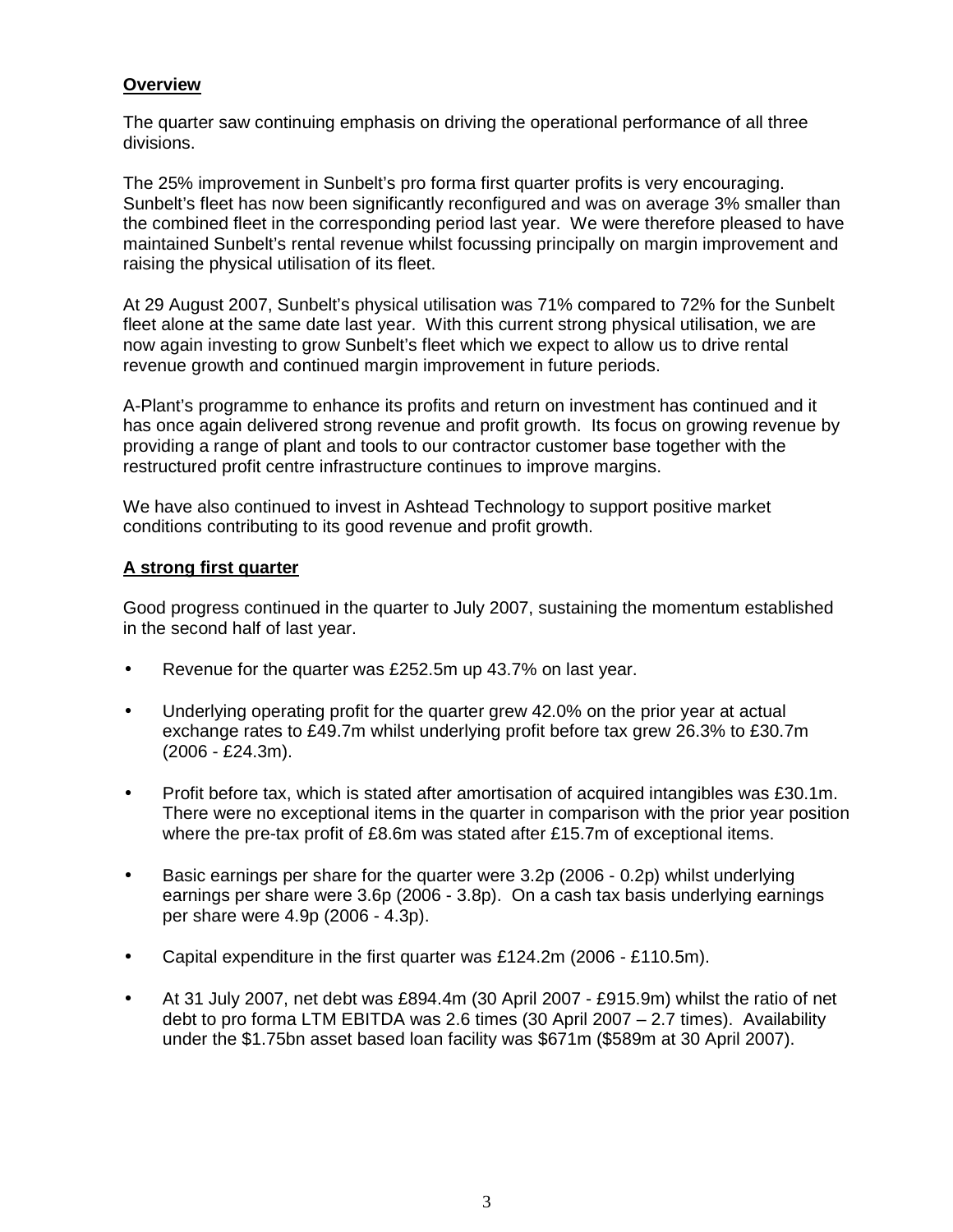• For the twelve months ended 31 July 2007, Group pro forma revenues were £1,005.3m, pro forma underlying EBITDA was £348.7m and pro forma underlying operating profit was £169.7m. Approximately \$37m of the \$48m estimated annual NationsRent integration savings are included in the pro forma LTM results. The remaining \$11m will be realised in Q2 (principally) and Q3 of the current year. The pro forma LTM EBITDA and operating profit margins are 34.7% and 16.9% respectively.

## **Sunbelt**

|                                   | 2007<br>$\mathsf{S}$ m | 2006<br>\$m   | Growth |
|-----------------------------------|------------------------|---------------|--------|
| Revenue                           |                        |               |        |
| As reported                       | 388.5                  | 234.0         | +66%   |
| <b>NationsRent</b>                |                        | 171.3         |        |
| Pro forma combined                | 388.5                  | 405.3         | -4%    |
| Underlying operating profit       |                        |               |        |
| As reported                       | 84.8                   | 57.1          | +49%   |
| <b>NationsRent</b>                |                        | 10.7          |        |
| Pro forma combined                | 84.8                   | 67.8          | $+25%$ |
| Pro forma operating profit margin | <u> 21.8%</u>          | <u> 16.7%</u> |        |

Sunbelt's first quarter performance was in line with our expectations as we continued to realise the benefits of the NationsRent acquisition with the actions taken to lower costs and increase dollar utilisation driving improved profitability.

As planned, Sunbelt's revenue growth in the quarter was limited by both our curtailment of low margin sales of new equipment previously undertaken by NationsRent and by the reconfiguration of the acquired fleet towards higher returning product areas which tend to be less seasonal and cyclical. Excluding sales revenues, first quarter rental and rental related revenues grew 0.2% to \$362.0m.

Pro forma dollar utilisation, which is measured on a rolling twelve months basis to eliminate seasonal effects, was 63% at 31 July compared to 62% at 30 April 2007. Pro forma fleet size was on average 3% smaller in the first quarter than in the equivalent period last year as we focused on raising the time utilisation of the acquired fleet. First quarter time utilisation averaged 69% close to the 71% achieved by Sunbelt alone a year ago.

## **A-Plant**

|                                   | 2007<br>£m | 2006<br>£m | Growth |
|-----------------------------------|------------|------------|--------|
| Revenue                           |            |            |        |
| As reported                       | 52.1       | 43.9       | $+19%$ |
| Lux Traffic                       |            | 5.4        |        |
| Pro forma combined                | 52.1       | 49.3       | $+6\%$ |
| Underlying operating profit       |            |            |        |
| As reported                       | 7.0        | 4.5        | $+56%$ |
| Lux Traffic                       |            | 0.3        |        |
| Pro forma combined                | 7.0        | 4.8        | $+45%$ |
| Pro forma operating profit margin | 13.5%      | 9.8%       |        |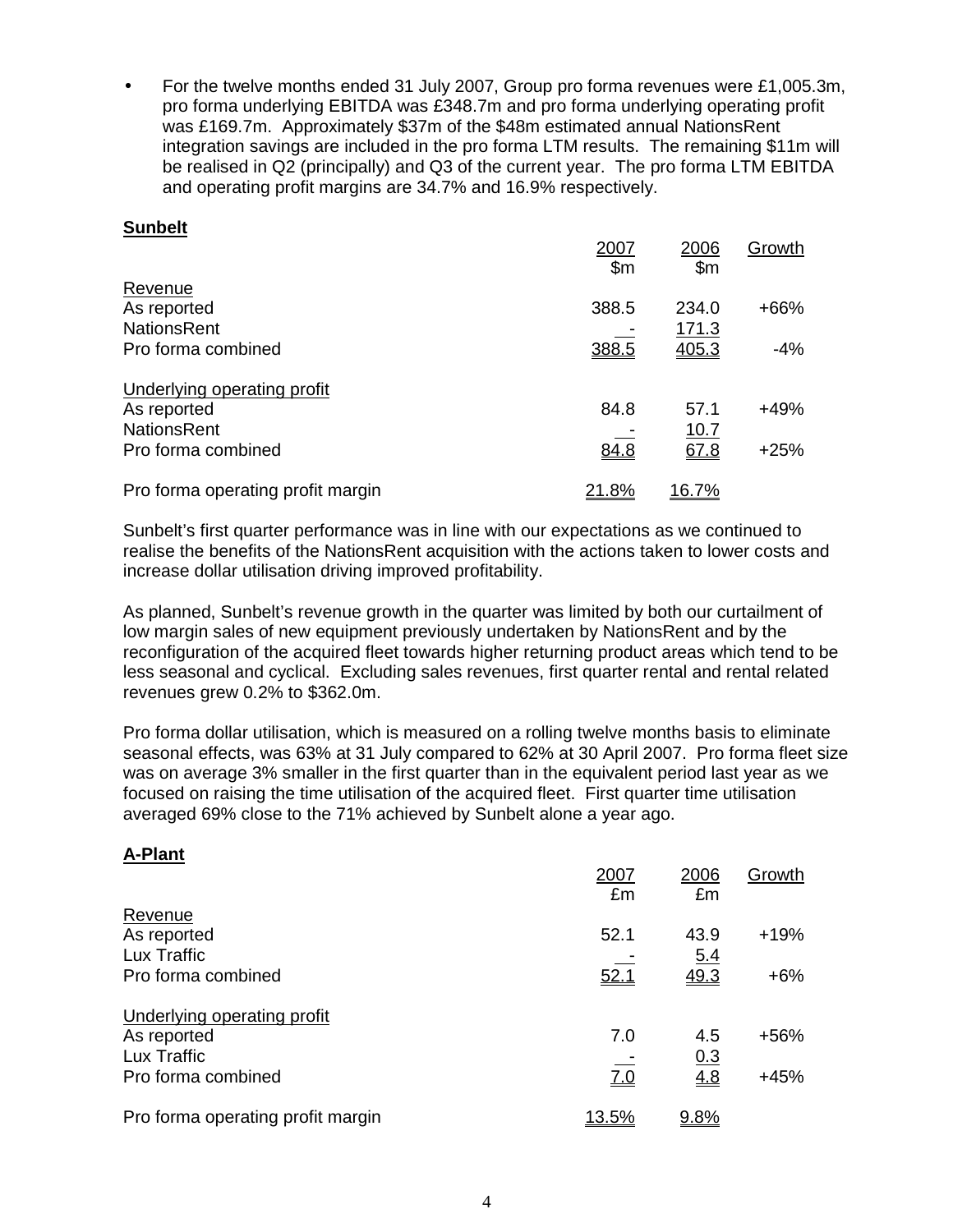A-Plant's pro forma revenue growth of 6% was again amongst the highest in its peer group. This growth reflected a 4% increase in average fleet size, a 2% increase in utilisation to a record 72% for the quarter (2006 - 71%) and broadly unchanged rental rates. That this revenue growth was achieved in the period immediately following the store rationalisation programme at the end of last year is a testament to the way A-Plant managed that programme and the strength of the market.

Consequently the good revenue increase drove first quarter pro forma operating margins to 13.5% (2006 – 9.8%) and produced growth of 45% in pro forma operating profits to £7.0m (2006 - £4.8m).

## **Ashtead Technology**

| .                       | 2007<br>£m | 2006<br>£m | Growth |
|-------------------------|------------|------------|--------|
| Revenue                 | 6.3        | <u>5.5</u> | $+15%$ |
| Operating profit        | 2.3        | 1.3        | +79%   |
| Operating profit margin | 37.1%      | 23.7%      |        |

Both Ashtead Technology's offshore and onshore markets remain good and we have continued to invest in order to support these markets. Whilst prior year comparatives now also reflect good markets and quarterly are becoming more challenging, Ashtead Technology continues to deliver good revenue and profit growth.

## **Returns**

Return on investment (underlying operating profit divided by net assets employed before debt, deferred tax and certain other non cash items), which is measured on a rolling twelve month basis to eliminate seasonal effects was 12.9% for the year ended 31 July 2007. RoI for Sunbelt was 13.7% whilst A-Plant's RoI was 9.6% and continues to improve. After tax return on equity for the twelve months to 31 July was 14.9%.

## **Current trading and outlook**

The first quarter of the fiscal year developed in line with our expectations with good profits growth in all three divisions.

Despite the recent uncertainty in global equity and debt markets, the key economic indicators for our primary markets, US and UK non-residential construction, continue to indicate a favourable growth outlook. Current physical utilisation is also strong in both markets.

Looking forward, given the ongoing integration benefits at Sunbelt and the continuing improvement in pro forma dollar utilisation as well as the strong performance in A-Plant and Ashtead Technology, we expect to report further good progress.

- o0o -

Geoff Drabble and Ian Robson will host a conference call for equity analysts at 9.30am on Tuesday 4 September and a further conference call for bondholders at 3pm (10am EST) on the same day. The analysts' call will be webcast live via the Company's website at www.ashtead-group.com and there will also be a replay available from shortly after the call concludes. A copy of the slide presentation used for the call will also be available on the Company's website. Analysts and bondholders have already been invited to participate in the calls but anyone not having received dial-in details should contact the Company's PR advisers, Maitland (Jane Franklin) at 020 7379 5151.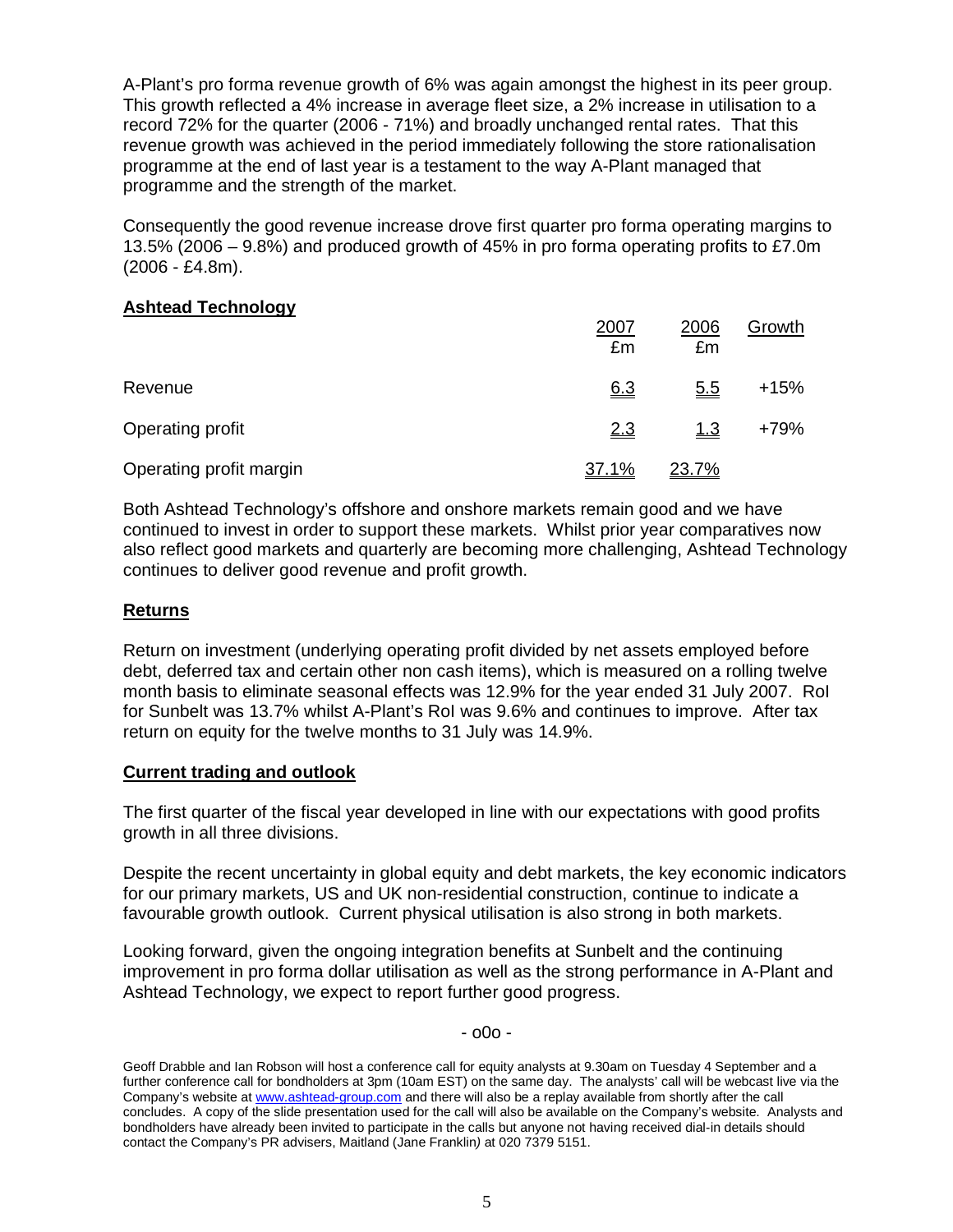## **CONSOLIDATED INCOME STATEMENT FOR THE THREE MONTHS ENDED 31 JULY 2007**

|                               |                | 2007           |               |                             | 2006                        |              |
|-------------------------------|----------------|----------------|---------------|-----------------------------|-----------------------------|--------------|
|                               | <b>Before</b>  |                |               | <b>Before</b>               |                             |              |
|                               | exceptionals   | Exceptionals   |               | exceptionals                | Exceptionals &              |              |
|                               | & amortisation | & amortisation |               | & fair value                | fair value                  |              |
|                               | of intangibles | of intangibles | Total         | remeasurements <sup>+</sup> | remeasurements <sup>+</sup> | Total        |
|                               | £m             | £m             | £m            | £m                          | £m                          | £m           |
| Revenue                       | 252.5          |                | 252.5         | 175.7                       |                             | 175.7        |
| Staff costs                   | (78.0)         |                | (78.0)        | (53.3)                      |                             | (53.3)       |
| Other operating costs         | (84.7)         |                | (84.7)        | (59.6)                      | (0.3)                       | (59.9)       |
| Other income                  | 4.2            |                | 4.2           | 2.2                         |                             | <u>2.2</u>   |
| <b>EBITDA*</b>                | 94.0           |                | 94.0          | 65.0                        | (0.3)                       | 64.7         |
| Depreciation                  | (44.3)         |                | (44.3)        | (30.0)                      |                             | (30.0)       |
| Amortisation of intangibles   |                | (0.6)          | (0.6)         |                             |                             |              |
| <b>Operating profit</b>       | 49.7           | (0.6)          | 49.1          | 35.0                        | (0.3)                       | 34.7         |
| Investment income             | 1.1            |                | 1.1           | 1.0                         |                             | 1.0          |
| Interest expense              | (20.1)         |                | <u>(20.1)</u> | (11.7)                      | (15.4)                      | (27.1)       |
| Net financing costs           | (19.0)         |                | (19.0)        | (10.7)                      | (15.4)                      | (26.1)       |
| <b>Profit on ordinary</b>     |                |                |               |                             |                             |              |
| activities before taxation    | 30.7           | (0.6)          | 30.1          | 24.3                        | (15.7)                      | 8.6          |
| Taxation:                     |                |                |               |                             |                             |              |
| - current                     | (3.8)          |                | (3.8)         | (5.4)                       |                             | (5.4)        |
| - deferred                    | (7.1)          | (1.6)          | (8.7)         | <u>(2.3)</u>                | $\frac{0.1}{0.1}$           | <u>(2.2)</u> |
|                               | <u>(10.9)</u>  | (1.6)          | <u>(12.5)</u> | <u>(7.7)</u>                |                             | (7.6)        |
| <b>Profit attributable to</b> |                |                |               |                             |                             |              |
| equity shareholders           | <u>19.8</u>    | (2.2)          | 17.6          | 16.6                        | (15.6)                      | 1.0          |
| Basic earnings per share      | 3.6p           | <u>(0.4p)</u>  | 3.2p          | <u>3.8p</u>                 | (3.6p)                      | 0.2p         |
| Diluted earnings per share    | <u>3.6p</u>    | <u>(0.4p)</u>  | <u>3.2p</u>   | <u>3.7p</u>                 | <u>(3.5p)</u>               | 0.2p         |

\* EBITDA is presented here as an additional performance measure as it is commonly used by investors and lenders. <sup>+</sup>Fair value remeasurements relate to embedded derivatives in long-term debt.

## **CONSOLIDATED STATEMENT OF RECOGNISED INCOME AND EXPENSE**

|                                                                                                                                 | 2007<br>£m            | 2006<br>£m                   |
|---------------------------------------------------------------------------------------------------------------------------------|-----------------------|------------------------------|
| Net profit for the period<br>Foreign currency translation differences<br>Total recognised income and expense for the period     | 17.6<br>(2.1)<br>15.5 | 1.0<br><u>(4.1)</u><br>(3.1) |
| <b>CONSOLIDATED MOVEMENTS IN EQUITY SHAREHOLDERS' FUNDS</b>                                                                     |                       |                              |
|                                                                                                                                 | 2007<br>£m            | 2006<br>£m                   |
| Total recognised income and expense for the period<br>Issue of ordinary shares, net of expenses                                 | 15.5                  | (3.1)<br>0.6                 |
| Credit in respect of share based payments<br>Own shares vested/(acquired) by ESOT<br>Net increase in equity shareholders' funds | 0.2<br>15.7           | 0.3<br>(2.5)<br>4.7          |
| Opening equity shareholders' funds<br><b>Closing equity shareholders' funds</b>                                                 | 396.7<br>412.4        | 258.3<br>253.6               |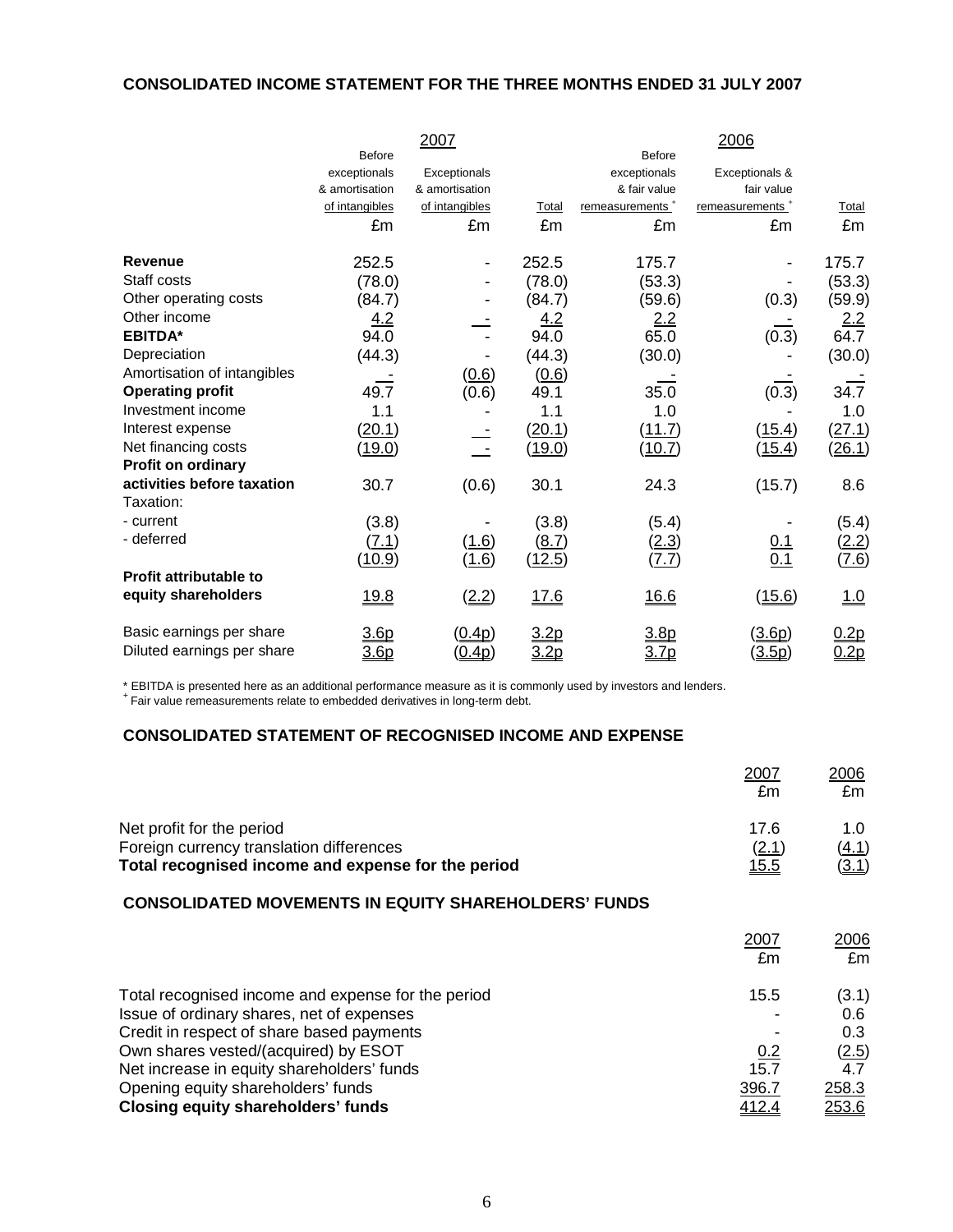## **CONSOLIDATED BALANCE SHEET AT 31 JULY 2007**

|                                                                | As at 31 July |              | As at 30 April |
|----------------------------------------------------------------|---------------|--------------|----------------|
|                                                                | 2007          | 2006         | 2007           |
|                                                                | £m            | £m           | £m             |
| <b>Current assets</b>                                          |               |              |                |
| Inventories                                                    | 23.7          | 14.0         | 24.2           |
| Trade and other receivables                                    | 169.3         | 116.6        | 163.7          |
| <b>Current tax asset</b>                                       |               |              | 2.0            |
| Assets held for sale                                           | 5.5           |              | 10.3           |
| Cash and cash equivalents                                      | 1.3           | <u>1.1</u>   | 1.1            |
|                                                                | 199.8         | 131.7        | 201.3          |
| <b>Non-current assets</b>                                      |               |              |                |
| Property, plant and equipment                                  |               |              |                |
| - rental equipment                                             | 966.4         | 615.2        | 920.6          |
| - other assets                                                 | 129.5         | 90.7         | 127.4          |
|                                                                | 1,095.9       | 705.9        | 1,048.0        |
| Intangible assets - brand names and other acquired intangibles | 8.8           |              | 9.7            |
| - goodwill                                                     | 285.2         | 145.1        | 289.6          |
| Deferred tax asset                                             | 34.9          | 3.3          | 41.7           |
| Defined benefit pension fund surplus                           | <u>5.4</u>    | <u> 1.9</u>  | 5.2            |
|                                                                | 1,430.2       | 856.2        | 1,394.2        |
| <b>Total assets</b>                                            | 1,630.0       | 987.9        | 1,595.5        |
| <b>Current liabilities</b>                                     |               |              |                |
| Trade and other payables                                       | 205.5         | 143.1        | 166.8          |
| Current tax liabilities                                        | 2.2           | 4.8          | 0.7            |
| Debt due in less than one year                                 | 8.4           | 10.1         | 9.0            |
| Provisions                                                     | <u>13.7</u>   | 6.7          | 12.7           |
|                                                                | 229.8         | 164.7        | 189.2          |
| <b>Non-current liabilities</b>                                 |               |              |                |
| Debt due in more than one year                                 | 887.3         | 490.3        | 908.0          |
| Provisions                                                     | 17.8          | 12.2         | 19.6           |
| Deferred tax liabilities                                       | 82.7          | 67.1         | 82.0           |
|                                                                | 987.8         | 569.6        | 1,009.6        |
| <b>Total liabilities</b>                                       | 1,217.6       | <u>734.3</u> | 1,198.8        |
| <b>Equity shareholders' funds</b>                              |               |              |                |
| Share capital                                                  | 56.0          | 40.6         | 56.0           |
| Share premium account                                          | 3.3           | 3.6          | 3.3            |
| Non-distributable reserve                                      | 90.7          | 90.7         | 90.7           |
| Own shares held in treasury through the ESOT                   | (8.5)         | (6.7)        | (8.7)          |
| Cumulative foreign exchange translation differences            | (32.3)        | (21.3)       | (30.2)         |
| Distributable reserves                                         | 303.2         | 146.7        | 285.6          |
| Total equity shareholders' funds                               | 412.4         | 253.6        | 396.7          |
| Total liabilities and equity shareholders' funds               | 1,630.0       | 987.9        | 1,595.5        |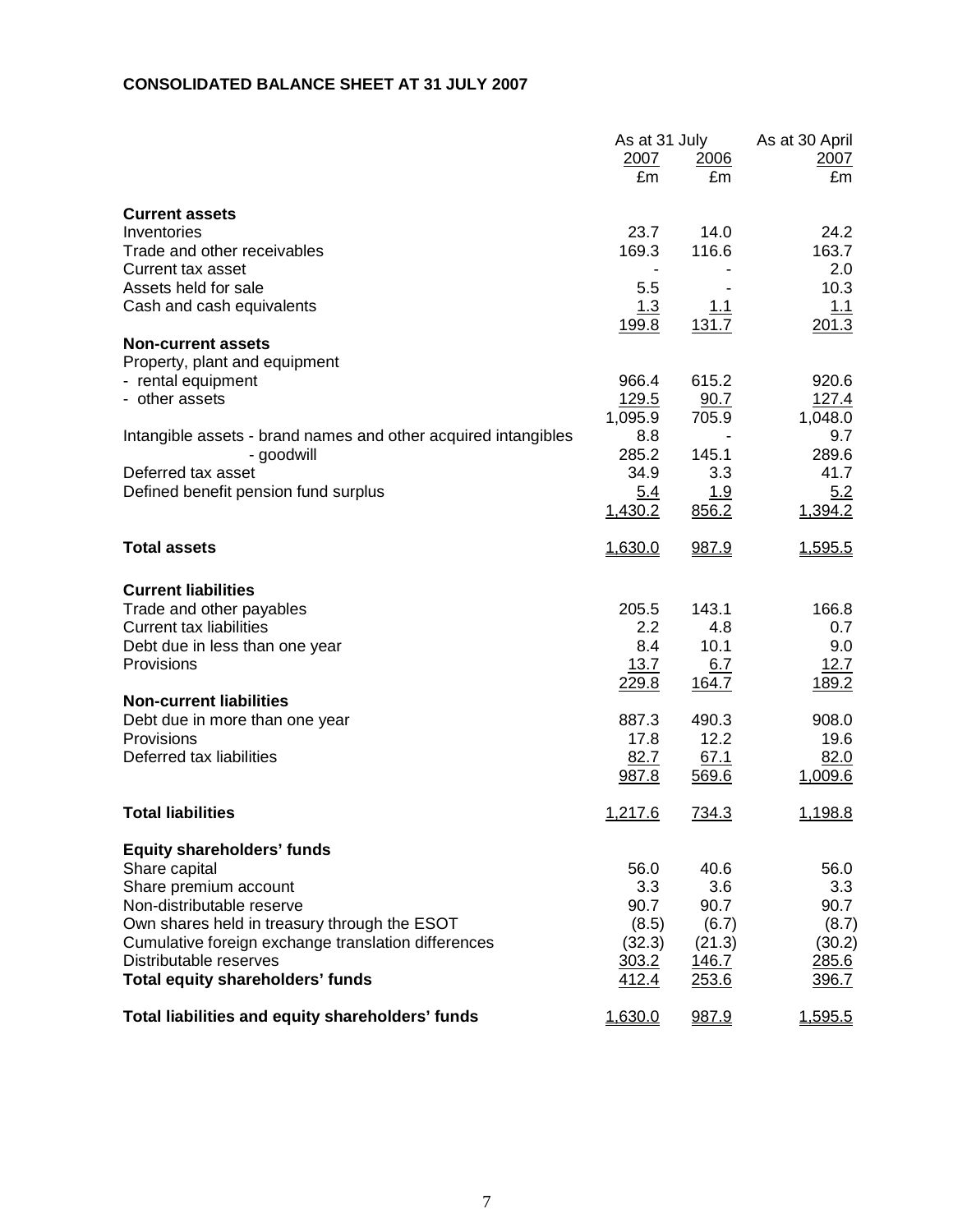## **CONSOLIDATED CASH FLOW STATEMENT FOR THE THREE MONTHS ENDED 31 JULY 2007**

|                                                         | 2007<br>£m | <u>2006</u><br>£m  |
|---------------------------------------------------------|------------|--------------------|
| Cash flows from operating activities                    |            |                    |
| Cash generated from operations before exceptional items | 85.3       | 57.7               |
| Exceptional items paid                                  | (5.4)      | (0.3)              |
| Cash generated from operations                          | 79.9       | 57.4               |
| Financing costs paid                                    | (13.0)     | (9.4)              |
| Tax paid                                                | (0.3)      | (3.7)              |
| Net cash from operating activities                      | 66.6       | 44.3               |
| <b>Cash flows from investing activities</b>             |            |                    |
| Payments for property, plant and equipment              | (88.6)     | (70.3)             |
| Proceeds on sale of property, plant and equipment       | 30.4       | 13.7               |
| Net cash used in investing activities                   | (58.2)     | (56.6)             |
| Cash flows from financing activities                    |            |                    |
| Drawdown of loans                                       | 14.3       | 31.7               |
| Redemption of loans                                     | (20.1)     | (15.0)             |
| Capital element of finance lease payments               | (1.9)      | (2.4)              |
| Purchase of own shares by the ESOT                      | (0.5)      | (2.5)              |
| Proceeds from issue of ordinary shares                  |            | $\frac{0.6}{12.4}$ |
| Net cash (used in)/generated from financing activities  | (8.2)      |                    |
| Increase in cash and cash equivalents                   | 0.2        | 0.1                |
| Opening cash and cash equivalents                       | 1.1        | <u>1.0</u>         |
| Closing cash and cash equivalents                       |            | 1.1                |
|                                                         |            |                    |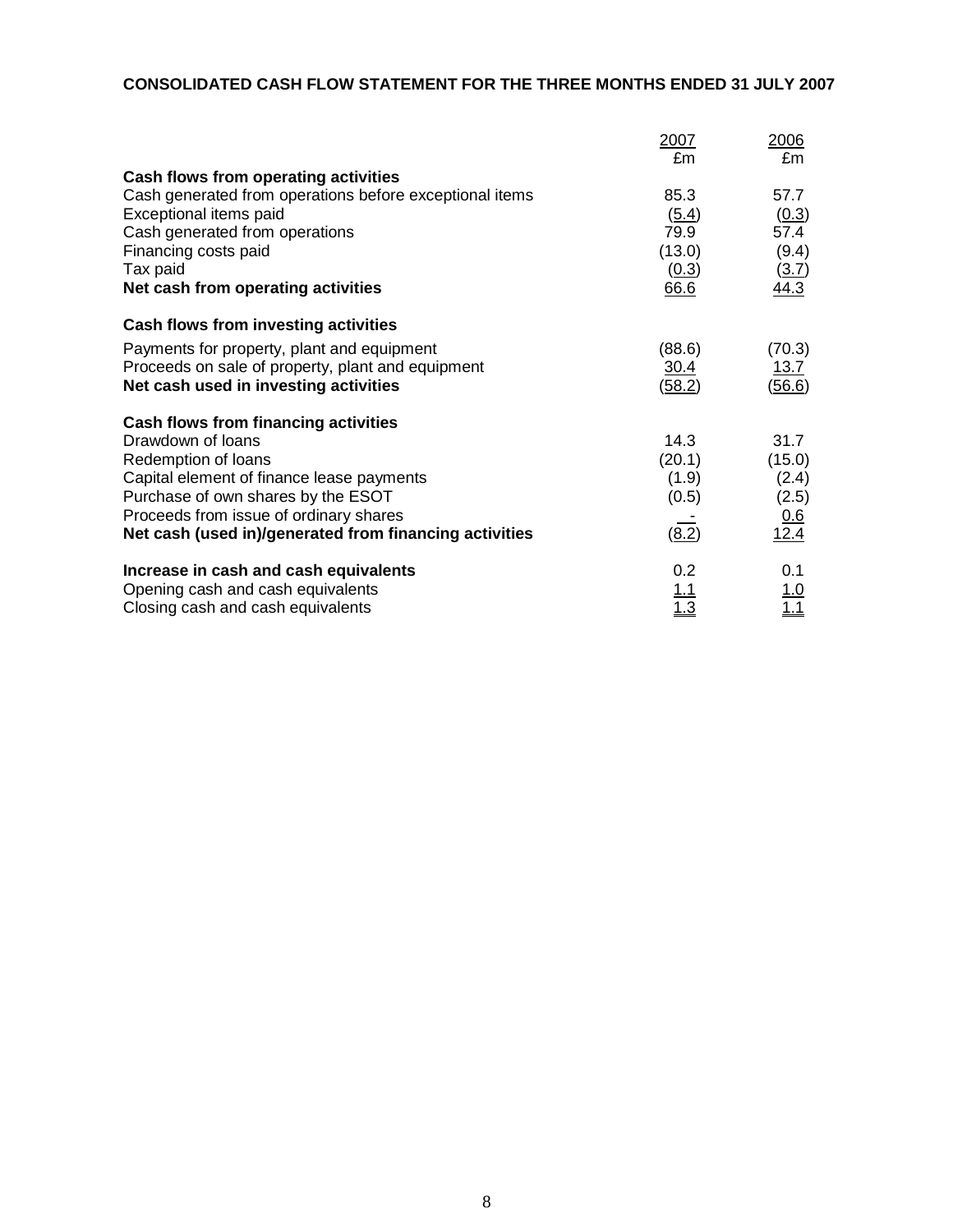### 1. Basis of preparation

The financial statements for the three months ended 31 July 2007 were approved by the directors on 3 September 2007. They have been prepared in accordance with relevant International Financial Reporting Standards ('IFRS') and the accounting policies set out in the Group's Annual Report and Accounts for the year ended 30 April 2007. They are unaudited and do not constitute statutory accounts within the meaning of Section 240 of the Companies Act 1985.

The statutory accounts for the year ended 30 April 2007 were prepared in accordance with relevant IFRS and have been mailed to shareholders and filed with the Registrar of Companies. The auditors' report on those accounts was unqualified and did not contain a statement under section 237 of the Companies Act 1985.

The exchange rates used in respect of the US dollar are:

|                                            | 2007 | 2006 |
|--------------------------------------------|------|------|
| Average for the three months ended 31 July | 2.00 | 1.85 |
| At 31 July                                 | 2.03 | 1.87 |

### 2. Segmental analysis

|                    |               | Operating profit    | Exceptional  |             |
|--------------------|---------------|---------------------|--------------|-------------|
|                    |               | before exceptionals | items &      | Operating   |
|                    | Revenue       | & amortisation      | amortisation | profit      |
|                    | £m            | £m                  | £m           | £m          |
| 2007               |               |                     |              |             |
| Sunbelt            | 194.1         | 42.4                | (0.5)        | 41.9        |
| A-Plant            | 52.1          | 7.0                 | (0.1)        | 6.9         |
| Ashtead Technology | 6.3           | 2.3                 |              | 2.3         |
| Corporate items    |               | (2.0)               |              | (2.0)       |
|                    | 252.5         | 49.7                | (0.6)        | 49.1        |
| 2006               |               |                     |              |             |
| Sunbelt            | 126.3         | 30.8                | (0.3)        | 30.5        |
| A-Plant            | 43.9          | 4.5                 |              | 4.5         |
| Ashtead Technology | 5.5           | 1.3                 |              | 1.3         |
| Corporate items    |               | (1.6)               |              | (1.6)       |
|                    | <u> 175.7</u> | 35.0                | <u>(0.3)</u> | <u>34.7</u> |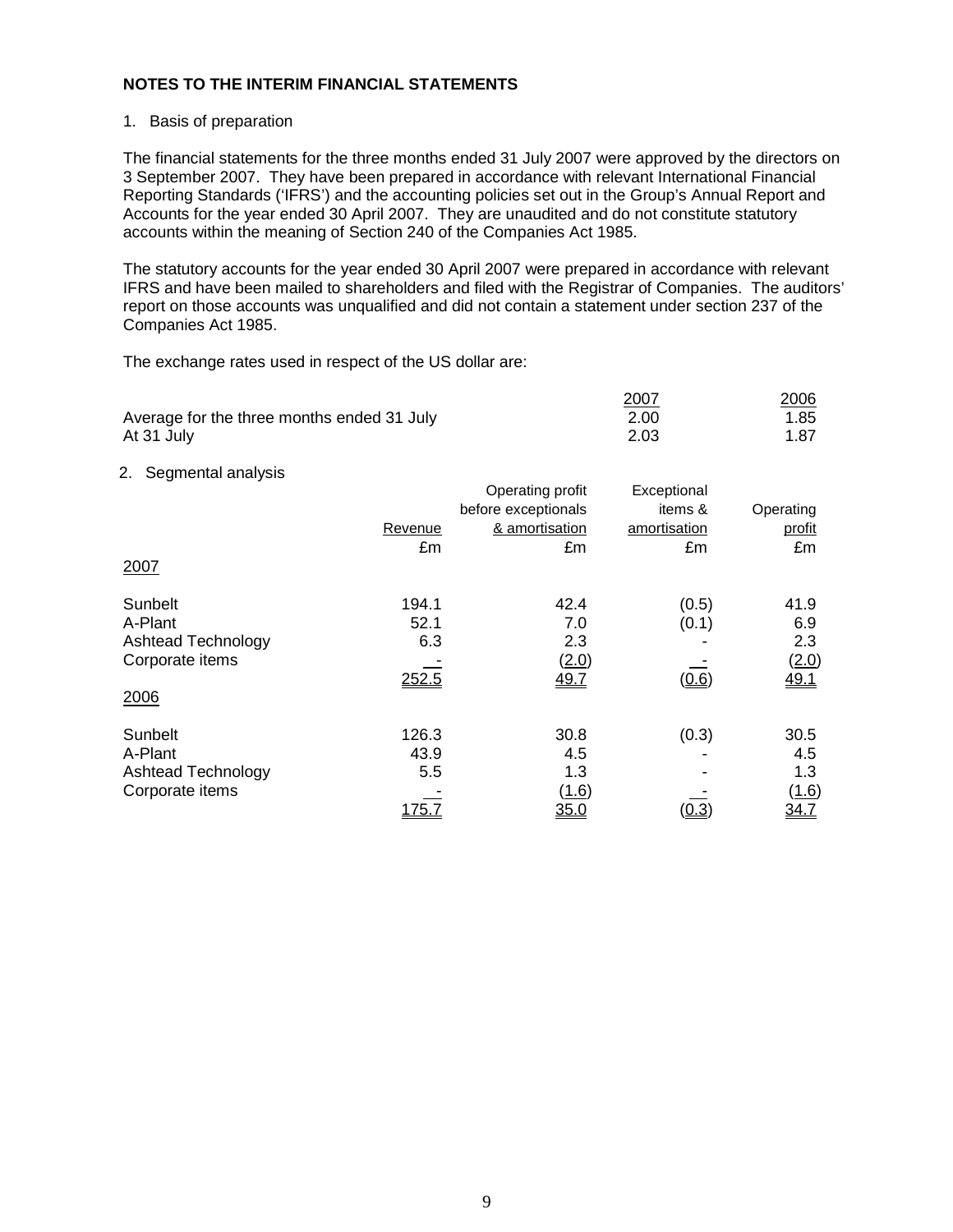### 3. Operating costs

|                                        |                | 2007              |            |                | 2006              |            |
|----------------------------------------|----------------|-------------------|------------|----------------|-------------------|------------|
|                                        | Operating      |                   |            | Operating      |                   |            |
|                                        | profit before  | Exceptional       |            | profit before  | Exceptional       |            |
|                                        | exceptionals & | items &           | Operating  | exceptionals & | items &           | Operating  |
|                                        | amortisation   | amortisation      | profit     | amortisation   | amortisation      | profit     |
|                                        | £m             | £m                | £m         | £m             | £m                | £m         |
| Staff costs:                           |                |                   |            |                |                   |            |
| <b>Salaries</b>                        | 70.7           |                   | 70.7       | 48.4           |                   | 48.4       |
| Social security costs                  | 5.9            |                   | 5.9        | 3.9            |                   | 3.9        |
| Other pension costs                    | <u>1.4</u>     |                   | <u>1.4</u> | <u>1.0</u>     |                   | <u>1.0</u> |
|                                        | 78.0           |                   | 78.0       | $\sqrt{53.3}$  |                   | 53.3       |
| Other operating costs:                 |                |                   |            |                |                   |            |
| Vehicle costs                          | 18.1           |                   | 18.1       | 13.9           |                   | 13.9       |
| Spares, consumables & external repairs | 14.8           |                   | 14.8       | 11.0           |                   | 11.0       |
| <b>Facility costs</b>                  | 12.5           |                   | 12.5       | 7.9            |                   | 7.9        |
| Other external charges                 | 39.3           |                   | 39.3       | 26.8           |                   | 27.1       |
|                                        | 84.7           |                   | 84.7       | 59.6           | $\frac{0.3}{0.3}$ | 59.9       |
| Other income:                          |                |                   |            |                |                   |            |
| Profit on disposal of fixed assets     | (4.2)          | э,                | (4.2)      | (2.2)          |                   | (2.2)      |
| Depreciation and amortisation:         |                |                   |            |                |                   |            |
| Depreciation                           | 44.3           |                   | 44.3       | 30.0           |                   | 30.0       |
| Amortisation of acquired intangibles   |                |                   | 0.6        |                |                   |            |
|                                        | 44.3           | $\frac{0.6}{0.6}$ | 44.9       | 30.0           |                   | 30.0       |
|                                        | 202.8          | 0.6               | 203.4      | 140.7          | 0.3               | 141.0      |

4. Exceptional items, amortisation and fair value remeasurements

'Exceptional items' are those items of financial performance that are material and non-recurring in nature. Amortisation relates to the periodic write off of acquired intangible assets. Non-cash fair value remeasurements relate to embedded derivatives within long-term debt instruments. The Group believes these items should be disclosed separately within the consolidated income statement to assist in the understanding of the financial performance of the Group.Exceptional items, amortisation and fair value remeasurements are excluded from underlying profit and earnings per share and are set out below:

|                                                                | Three months to 31 July |              |
|----------------------------------------------------------------|-------------------------|--------------|
|                                                                | 2007                    | 2006         |
|                                                                | £m                      | £m           |
| Acquisition integration costs                                  |                         | 0.3          |
| Taxation                                                       | 1.8                     |              |
| Total exceptional items                                        | 1.8                     | 0.3          |
| Amortisation of acquired intangibles (net of £0.2m tax credit) | 0.4                     |              |
| Fair value remeasurements of embedded derivatives              |                         | 15.4         |
|                                                                | つつ                      | <u> 15.7</u> |

The exceptional tax charge relates to the reduction in the UK deferred tax asset as a result of the recently enacted reduction in the statutory rate of UK corporation tax from 30% to 28%.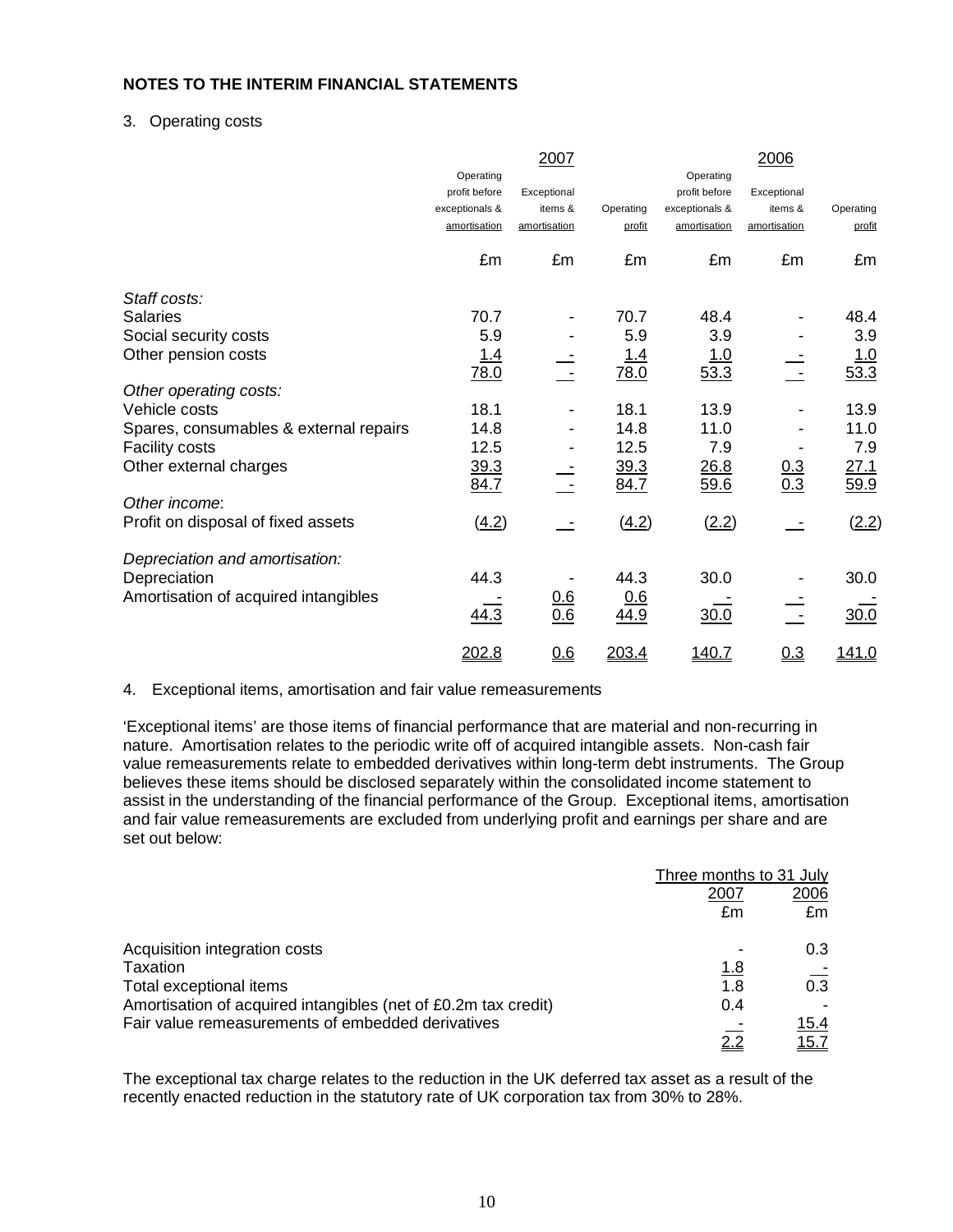4. Exceptional items, amortisation and fair value remeasurements (continued)

These items are presented in the income statement as follows:

|                                          |            | Three months to 31 July |  |  |
|------------------------------------------|------------|-------------------------|--|--|
|                                          | 2007       | 2006                    |  |  |
|                                          | £m         | £m                      |  |  |
| Other operating costs                    |            | 0.3                     |  |  |
| Amortisation of acquired intangibles     | 0.6        |                         |  |  |
| Charged in arriving at operating profit  | 0.6        | 0.3                     |  |  |
| Net financing costs                      |            | <u> 15.4</u>            |  |  |
| Charged in arriving at profit before tax | 0.6        | 15.7                    |  |  |
| Taxation                                 | <u>1.6</u> |                         |  |  |
|                                          | 2.2        | 15.7                    |  |  |

5. Financing costs

|                                                                         |                    | Three months to 31 July |
|-------------------------------------------------------------------------|--------------------|-------------------------|
|                                                                         | 2007<br>£m         | 2006<br>£m              |
|                                                                         |                    |                         |
| Investment income:                                                      |                    |                         |
| Expected return on assets of defined benefit pension plan               | $\frac{1.1}{1.1}$  | $\frac{1.0}{1.0}$       |
| Total investment income                                                 |                    |                         |
| Interest expense:                                                       |                    |                         |
| Bank interest payable                                                   | 9.3                | 4.7                     |
| Interest on second priority senior secured notes                        | 8.9                | 5.3                     |
| Interest payable on finance leases                                      | 0.3                | 0.3                     |
| Non-cash unwind of discount on defined benefit pension plan liabilities | 0.7                | 0.7                     |
| Non-cash unwind of discount on self insurance provisions                | 0.3                | 0.1                     |
| Amortisation of deferred costs of debt raising                          | $\frac{0.6}{20.1}$ | 0.6                     |
|                                                                         |                    | 11.7                    |
| Fair value remeasurements of embedded derivatives in long-term debt     |                    | 15.4                    |
| Total interest expense                                                  | 20.1               | 27.1                    |
| Net financing costs before fair value remeasurements                    | 19.0               | 10.7                    |
| Fair value remeasurements of embedded derivatives in long-term debt     |                    | 15.4                    |
| Net financing costs                                                     | <u> 19.0</u>       | 26.1                    |

#### 6. Taxation

The tax charge for the period has been computed using an estimated effective rate for the year of 40% in the US and 31% in the UK applied to the profit before tax and amortisation of acquired intangibles. The blended effective rate for the Group as a whole is 35%. In addition, an exceptional tax charge of £1.8m has been recognised in the quarter to reflect the reduction in the UK deferred tax asset which arises as a result of the reduction in the UK statutory corporation tax rate from 30% to 28% effective 1 April 2008 which was enacted in the 2007 Finance Act.

The tax charge of £12.5m comprises a charge for current tax of £3.8m and a charge for deferred tax of £8.7m of which £1.8m relates to the exceptional item described above. All of the charge relates to current year items and comprises £6.5m relating to the US, £6.0m to the UK and £nil to other jurisdictions.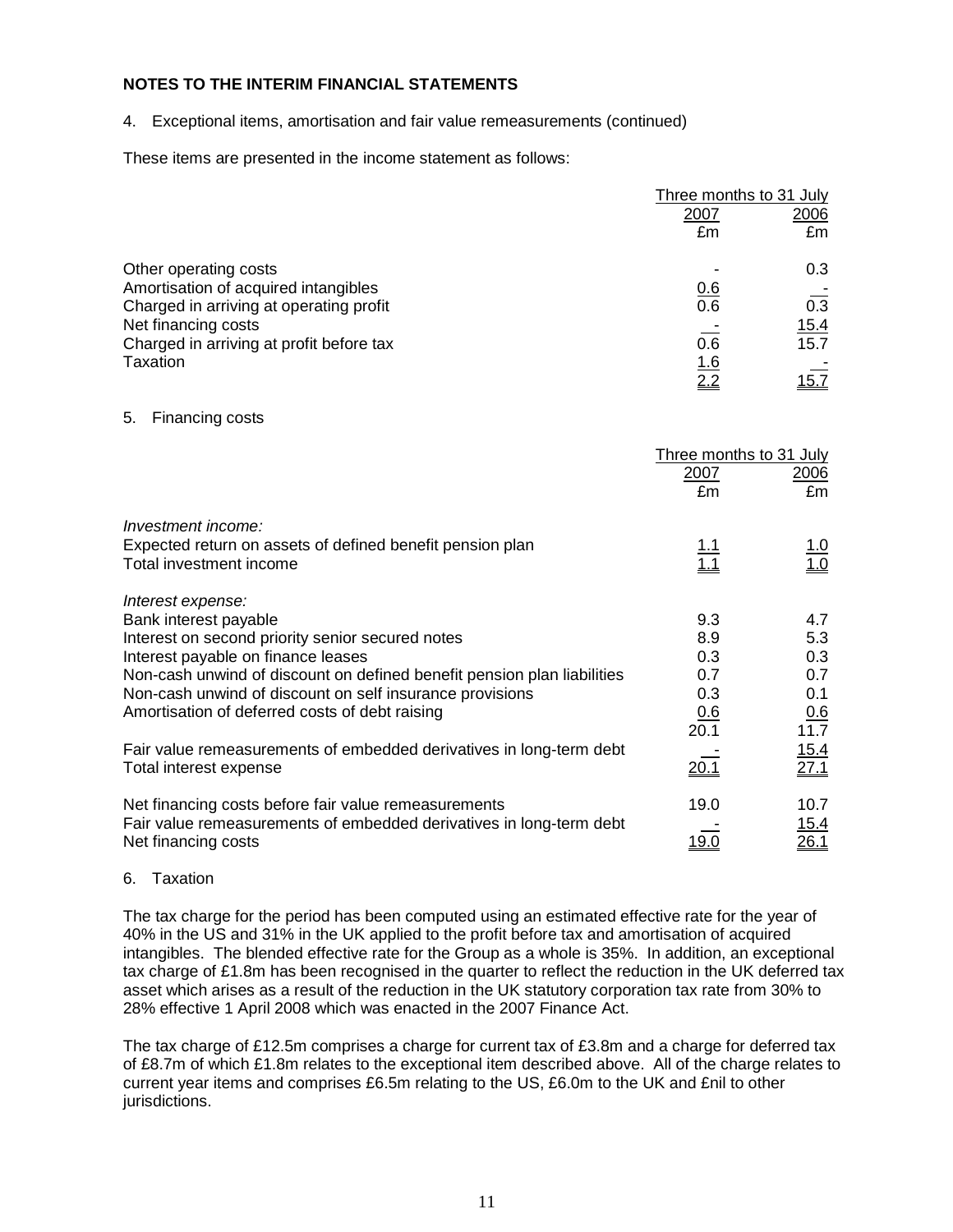### 7. Earnings per share

Basic and diluted earnings per share for the three months ended 31 July 2007 have been calculated based on the profit for the relevant period and on the weighted average number of ordinary shares in issue during that period (excluding shares held by the ESOT over which dividends have been waived). Diluted earnings per share are computed using the result for the relevant period and the diluted number of shares (ignoring any potential issue of ordinary shares which would be anti-dilutive). These are calculated as follows:

|                                                        |           | Three months to 31 July         |                       |
|--------------------------------------------------------|-----------|---------------------------------|-----------------------|
|                                                        |           | 2007                            | 2006                  |
| Profit for the financial period (£m)                   |           | <u>17.6</u>                     | $\underline{1.0}$     |
| Weighted average number of shares (m) - basic          | - diluted | 551.7<br>557.6                  | <u>434.4</u><br>442.6 |
| Basic earnings per share<br>Diluted earnings per share |           | <u>3.2p</u><br>3.2 <sub>D</sub> | 0.2p<br><u>0.2p</u>   |

The weighted average number of shares shown as being in issue in the prior year has been adjusted to take account of the bonus element of the rights issue on 29 August 2006.

Underlying earnings per share (defined in any period as the earnings before exceptional items, amortisation of acquired intangibles and fair value remeasurements for that period divided by the weighted average number of shares in issue in that period) and cash tax earnings per share (defined in any period as underlying earnings before other deferred taxes divided by the weighted average number of shares in issue in that period) may be reconciled to the basic earnings per share as follows:

|                                                                        | Three months to 31 July |                  |
|------------------------------------------------------------------------|-------------------------|------------------|
|                                                                        | 2007                    | 2006             |
| Basic earnings per share                                               | 3.2 <sub>p</sub>        | 0.2p             |
| Exceptional items, intangible amortisation & fair value remeasurements | 0.4p                    | 3.6 <sub>p</sub> |
| Underlying earnings per share                                          | 3.6 <sub>p</sub>        | 3.8 <sub>p</sub> |
| Other deferred tax                                                     | <u>1.3</u> p            | 0.5p             |
| Cash tax earnings per share                                            | <u>4.9p</u>             | <u>4.3p</u>      |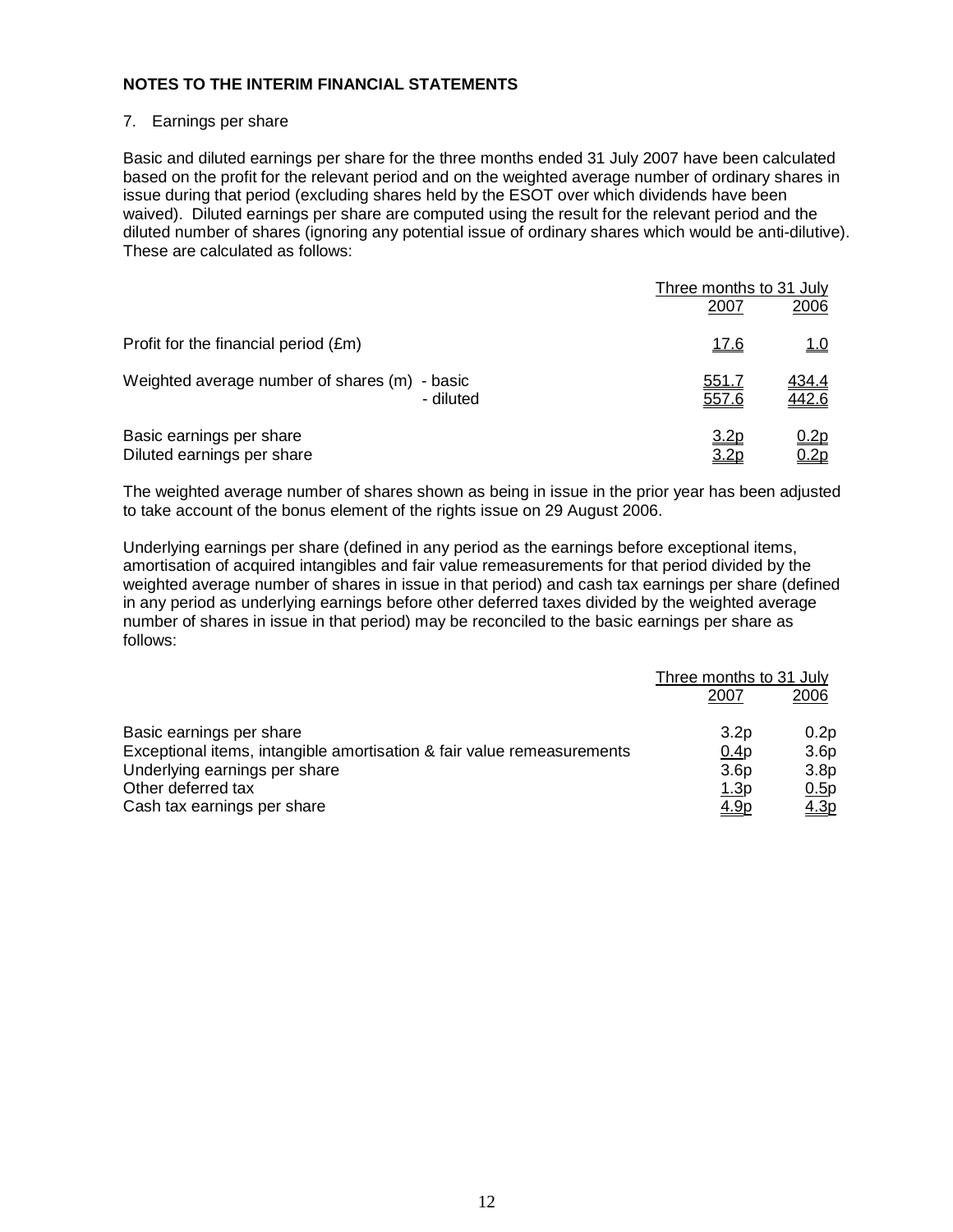8. Property, plant and equipment

|                                    | 2007        |        |                | 2006      |              |  |
|------------------------------------|-------------|--------|----------------|-----------|--------------|--|
|                                    |             | Rental |                | Rental    |              |  |
|                                    | equipment   |        | <b>Total</b>   | equipment | <u>Total</u> |  |
| Net book value                     |             | £m     | £m             | £m        | £m           |  |
| At 1 May                           |             | 920.6  | 1,048.0        | 559.9     | 646.7        |  |
| Exchange difference                |             | (11.1) | (12.4)         | (10.5)    | (11.8)       |  |
| Additions                          |             | 113.8  | 124.2          | 100.4     | 110.5        |  |
| <b>Disposals</b>                   |             | (18.6) | (19.6)         | (8.6)     | (9.5)        |  |
| Depreciation                       |             | (38.3) | (44.3)         | (26.0)    | (30.0)       |  |
| At 31 July                         |             | 966.4  | <u>1,095.9</u> | 615.2     | 705.9        |  |
| Called up share capital<br>9.      |             |        |                |           |              |  |
| Ordinary shares of 10p each        |             |        |                |           |              |  |
|                                    | 2007        |        | 2006           | 2007      | 2006         |  |
|                                    | Number      |        | Number         | £m        | £m           |  |
| Authorised                         | 900,000,000 |        | 900,000,000    | 90.0      | 90.0         |  |
| Allotted, called up and fully paid | 559,973,028 |        | 405,776,875    | 56.0      | 40.6         |  |

Since 30 April 2007, 74,680 shares have been issued at an average price of 30.2p per share under the Company's share option plans raising £22,535.

## 10. Statement of changes in shareholders' equity

|                                     | Share<br>capital<br>£m | Share<br>premium<br>£m | Non<br>distributable<br>reserves<br>£m | Own<br>shares<br>held in<br>treasury<br>(ESOT)<br>£m | Cumulative<br>foreign<br>exchange<br>translation<br>differences<br>£m | Distributable<br>reserves<br>£m | Total<br>£m              | 31 Jul<br>2007<br>£m |
|-------------------------------------|------------------------|------------------------|----------------------------------------|------------------------------------------------------|-----------------------------------------------------------------------|---------------------------------|--------------------------|----------------------|
| Total recognised                    |                        |                        |                                        |                                                      |                                                                       |                                 |                          |                      |
| income and expense                  |                        | ٠                      |                                        |                                                      | (2.1)                                                                 | 17.6                            | 15.5                     | (3.1)                |
| Shares issued                       |                        | -                      |                                        |                                                      |                                                                       |                                 | $\overline{\phantom{a}}$ | 0.6                  |
| Share based payments                |                        |                        |                                        |                                                      |                                                                       |                                 |                          | 0.3                  |
| Vesting of share awards             |                        |                        |                                        | 0.7                                                  |                                                                       |                                 | 0.7                      |                      |
| Own shares purchased                |                        |                        |                                        | (0.5)                                                |                                                                       |                                 | (0.5)                    | (2.5)                |
| Net changes in shareholders' equity |                        |                        |                                        | 0.2                                                  | (2.1)                                                                 | 17.6                            | 15.7                     | (4.7)                |
| Opening shareholders' equity        | 56.0                   | 3.3                    | 90.7                                   | (8.7)                                                | (30.2)                                                                | 285.6                           | 396.7                    | 258.3                |
| Closing shareholders' equity        | 56.0                   | 3.3                    | 90.7                                   | (8.5)                                                | (32.3)                                                                | 303.2                           | 412.4                    | 253.6                |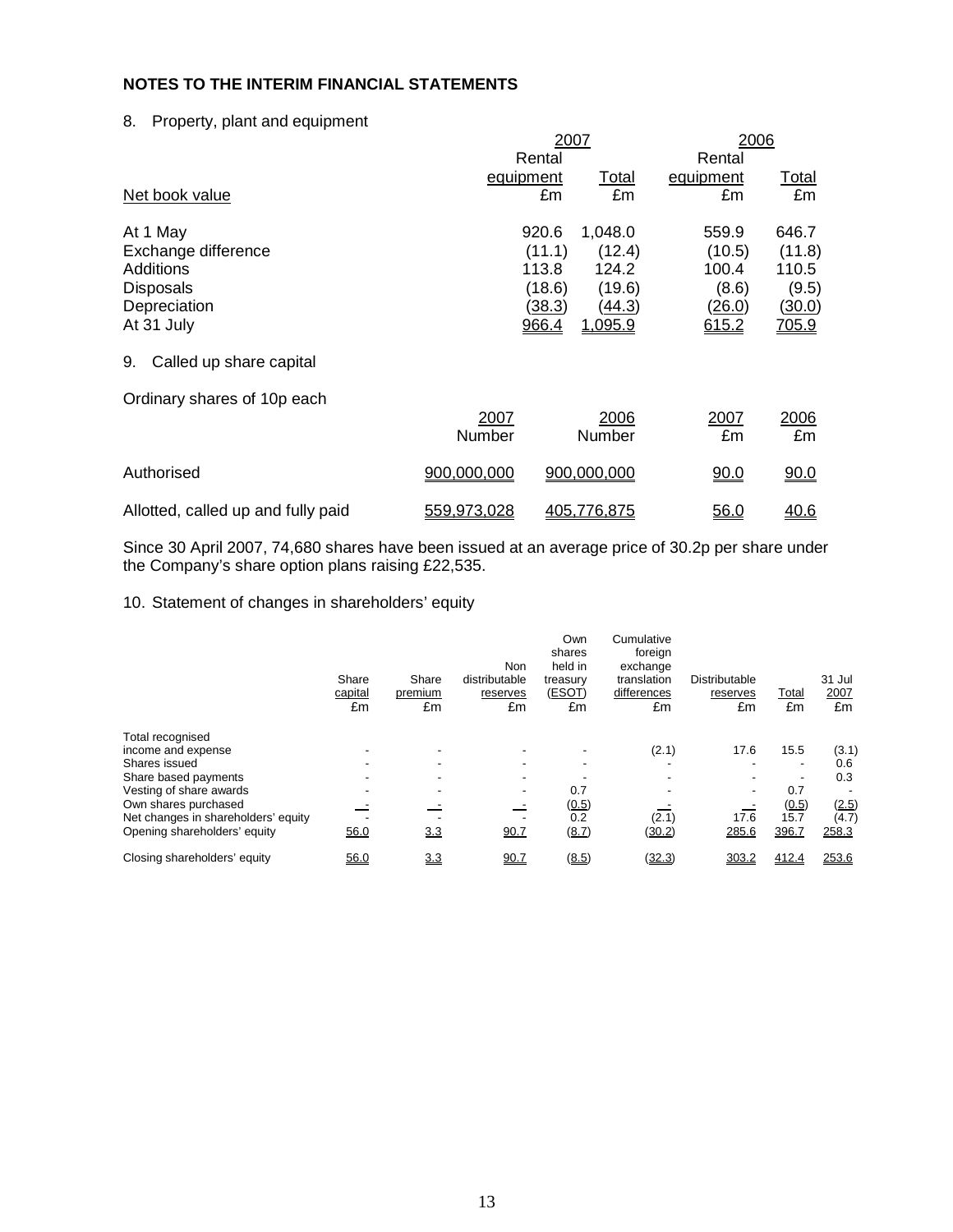11. Notes to the cash flow statement

|                                                                                                                                                                                                                                                                                                                                                      |                                |                            |                                  | Three months to 31 July<br>2007                                             | 2006                                                                                 |
|------------------------------------------------------------------------------------------------------------------------------------------------------------------------------------------------------------------------------------------------------------------------------------------------------------------------------------------------------|--------------------------------|----------------------------|----------------------------------|-----------------------------------------------------------------------------|--------------------------------------------------------------------------------------|
| a) Cash flow from operating activities                                                                                                                                                                                                                                                                                                               |                                |                            |                                  | £m                                                                          | £m                                                                                   |
| Operating profit<br>Depreciation and amortisation<br><b>Exceptional items</b><br>EBITDA before exceptional items<br>Profit on disposal of property, plant and equipment<br>Decrease/(increase) in inventories<br>Increase in trade and other receivables<br>Increase in trade and other payables<br>Exchange differences<br>Other non-cash movements |                                |                            |                                  | 49.7<br>44.3<br>94.0<br>(4.2)<br>0.1<br>(9.1)<br>3.6<br>0.2<br>0.7          | 34.7<br>30.0<br>0.3<br>65.0<br>(2.2)<br>(1.6)<br>(9.9)<br>6.0<br>0.1<br>0.3          |
| Cash generated from operations before exceptional items                                                                                                                                                                                                                                                                                              | 85.3                           | 57.7                       |                                  |                                                                             |                                                                                      |
| b) Reconciliation to net debt                                                                                                                                                                                                                                                                                                                        |                                |                            |                                  |                                                                             |                                                                                      |
| Increase in cash in the period<br>(Decrease)/increase in debt through cash flow<br>Change in net debt from cash flows<br>Exchange difference<br>Non-cash movements:<br>- deferred costs of debt raising<br>- capital element of new finance leases<br>Movement in net debt in the period<br>Opening net debt<br>Closing net debt                     |                                |                            |                                  | (0.2)<br>(7.7)<br>(7.9)<br>(14.2)<br>0.5<br>0.1<br>(21.5)<br>915.9<br>894.4 | (0.1)<br>$\frac{14.3}{14.2}$<br>(10.1)<br>0.6<br>$\frac{1.0}{5.7}$<br>493.6<br>499.3 |
| c) Analysis of net debt                                                                                                                                                                                                                                                                                                                              | 1 May<br>2007<br>£m            | Exchange<br>movement<br>£m | Cash<br>flow<br>£m               | Non-cash<br>movements<br>£m                                                 | 31 July<br>2007<br>£m                                                                |
| Cash<br>Debt due within 1 year<br>Debt due after 1 year<br>Total net debt                                                                                                                                                                                                                                                                            | (1.1)<br>9.0<br>908.0<br>915.9 | (0.2)<br>(14.0)<br>(14.2)  | (0.2)<br>(1.9)<br>(5.8)<br>(7.9) | 1.5<br>(0.9)<br>0.6                                                         | (1.3)<br>8.4<br>887.3<br>894.4                                                       |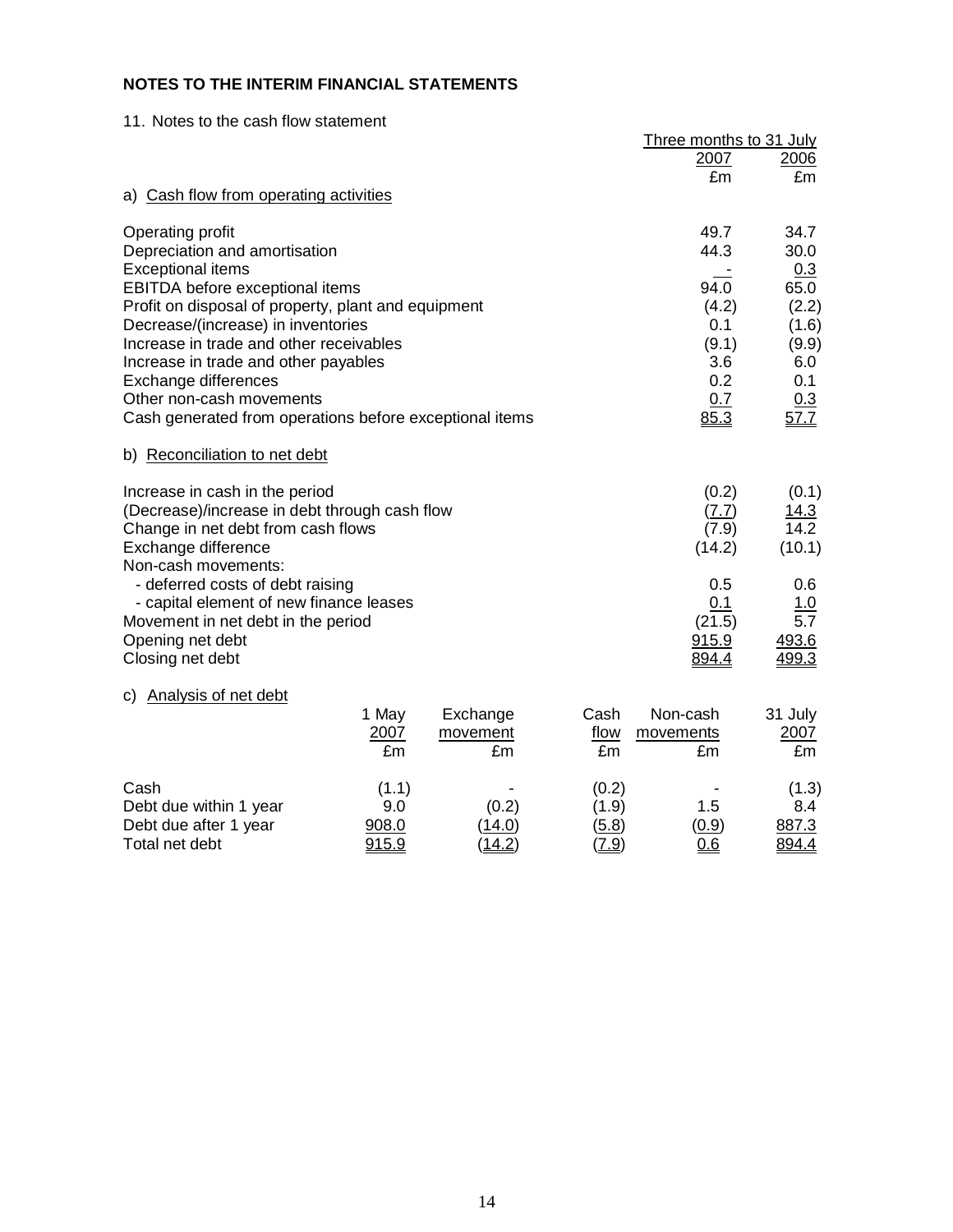### 12. Acquisitions

## NationsRent Companies, Inc. ("NationsRent")

On 31 August 2006, Sunbelt acquired the entire issued share capital of NationsRent for a total initial consideration of US\$591.5m plus acquisition costs.

As part of the NationsRent acquisition, the Group has also agreed to pay deferred contingent consideration of up to \$89m. The amount of the deferred contingent consideration is linked to the Company's share price performance over the three years from 1 September 2006 to 31 August 2009. In the event that the Company's share price (measured on a five day average basis) rises by more than 22.2% above the reference price of 204p (as adjusted for the bonus element of the rights issue), contingent consideration becomes payable at the rate of \$5m for every additional 1% rise in the share price up to a maximum of 40% above the reference price. Accordingly, deferred contingent consideration starts to become payable when the Company's share price reaches 250p with the maximum \$89m being payable at 286p. The contingent consideration is payable on a quarterly basis in cash. It is not practicable to estimate reliably the amount of contingent consideration which will become payable and accordingly no provision has been made.

#### 13. Contingent liabilities and contingent assets

There have been no significant changes in contingent liabilities from those reported at 30 April 2007. The Group remains subject to periodic legal claims in the ordinary course of its business. However, the claims outstanding at 31 July 2007 are not expected to have a significant impact on the Group's financial position.

### 14. Seasonality

Our business is subject to significant fluctuations in performance from quarter to quarter as a result of seasonal effects. Commercial construction activity tends to increase in the summer and during extended periods of mild weather and to decrease in the winter and during extended periods of inclement weather. Furthermore, due to the incidence of public holidays in the US and the UK, there are more billing days in the first half of our financial year than the second half leading to our revenues normally being higher in the first half. On a quarterly basis, the second quarter is typically our strongest quarter, followed by the first and then the third and fourth quarters.

Additionally, our equipment is used extensively in the recovery from natural disasters such as floods, wind and storm damage (including hurricanes), earthquakes etc. and the incidence of such events can impact the level of our revenues.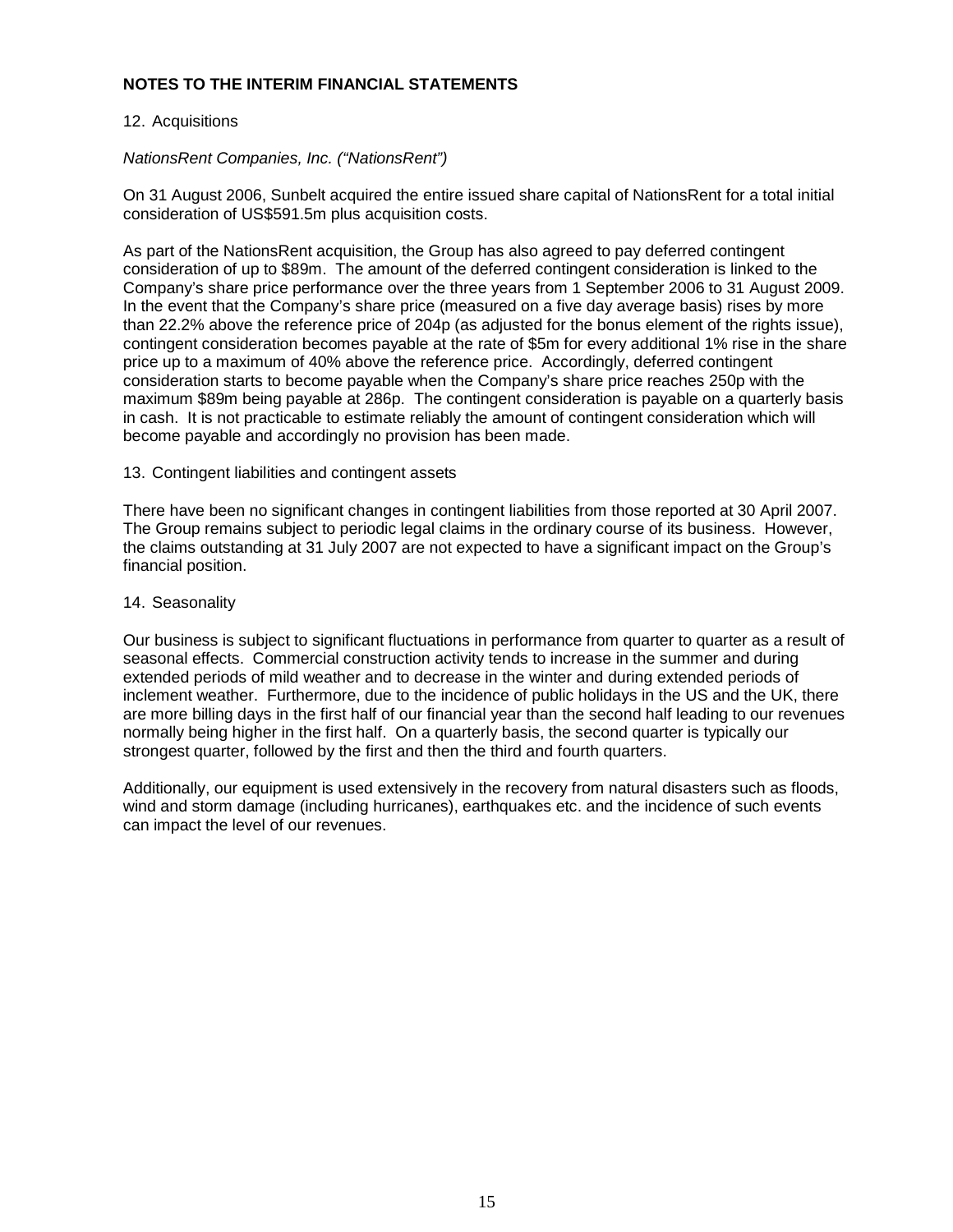### **SEGMENTAL RESULTS AND REVIEW OF BALANCE SHEET AND CASH FLOW**

### **Segmental results**

Divisional results before exceptional items and amortisation of acquired intangibles for the three months ended 31 July 2007 are summarised below:

|                                                                                                                                         |                               | Revenue                       |                                      | <b>EBITDA</b>                        |                                     | Operating profit                       |  |
|-----------------------------------------------------------------------------------------------------------------------------------------|-------------------------------|-------------------------------|--------------------------------------|--------------------------------------|-------------------------------------|----------------------------------------|--|
|                                                                                                                                         | 2007                          | 2006                          | 2007                                 | 2006                                 | 2007                                | 2006                                   |  |
| Sunbelt in \$m                                                                                                                          | 388.5                         | 234.0                         | <u>150.7</u>                         | 93.2                                 | 84.8                                | 57.1                                   |  |
| Sunbelt in £m<br>A-Plant<br>Ashtead Technology<br>Group central costs                                                                   | 194.1<br>52.1<br>6.3<br>252.5 | 126.3<br>43.9<br>5.5<br>175.7 | 75.3<br>17.1<br>3.6<br>(2.0)<br>94.0 | 50.3<br>13.9<br>2.4<br>(1.6)<br>65.0 | 42.4<br>7.0<br>2.3<br>(2.0)<br>49.7 | 30.8<br>4.5<br>1.3<br>(1.6)<br>35.0    |  |
| Net financing costs<br>Profit before tax, exceptionals and amortisation<br>Exceptional items and amortisation<br>Profit before taxation |                               |                               |                                      |                                      | (19.0)<br>30.7<br>(0.6)<br>30.1     | <u>(10.7)</u><br>24.3<br>(15.7)<br>8.6 |  |

Revenue increased 43.7% to £252.5m (2006 - £175.7m) in the three months ended 31 July 2007. This reflects the first time contribution from NationsRent partially offset by the limiting effect of the weak dollar which, in the quarter, declined 8.1% from  $$1.85 = £1$  a year ago to  $$2.00 = £1$ . Underlying operating profit increased 42.0% to £49.7m (2006 - £35.0m). Profit before tax, exceptionals and amortisation increased 26.3% to £30.7m (2006 - £24.3m). After exceptional items and amortisation, profit before tax was £30.1m (2006 - £8.6m).

### **Balance sheet**

Capital expenditure in the quarter was £124.2m of which £113.8m was invested in the rental fleet (2006 - £110.5m in total). Expenditure on rental equipment was 91.6% of total capital expenditure with the balance relating to our delivery vehicle fleet, property improvements and to computer equipment. Capital expenditure by division was as follows:

|                                                      |        | 2006        |              |              |
|------------------------------------------------------|--------|-------------|--------------|--------------|
|                                                      | Growth | Maintenance | Total        | Total        |
| Sunbelt in \$m                                       | 83.6   | <u>71.6</u> | <u>155.2</u> | <u>123.7</u> |
| Sunbelt in £m                                        | 41.2   | 35.2        | 76.4         | 66.2         |
| A-Plant                                              | 9.1    | 25.9        | 35.0         | 31.0         |
| <b>Ashtead Technology</b>                            | 1.7    | <u>0.7</u>  | 2.4          | 3.2          |
| Total rental equipment                               | 52.0   | 61.8        | 113.8        | 100.4        |
| Delivery vehicles, property improvements & computers |        |             | 10.4         | 10.1         |
| Total additions                                      |        |             | <u>124.2</u> | 110.5        |

Including expenditure on the NationsRent fleet reconfiguration, the Group spent £52.0m of its rental equipment capital expenditure on growth in the quarter whilst £61.8m was spent on replacing existing fleet. The growth proportion is estimated on the basis of the assumption that maintenance capital expenditure in any period is equal to the original cost of equipment sold.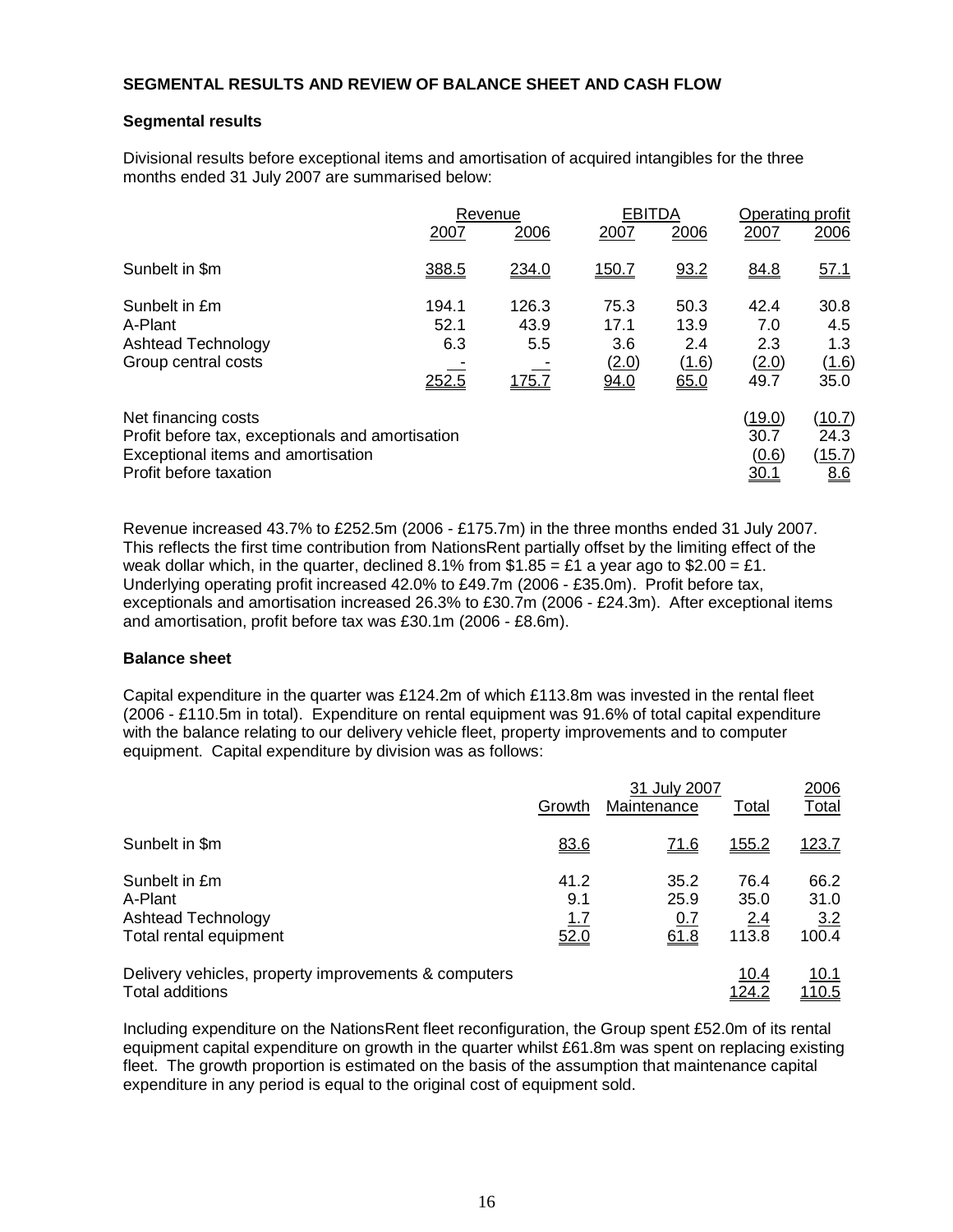In the coming year gross capital expenditure is expected to be approximately £275m including approximately £50m of NationsRent fleet reconfiguration spend rolled over from 2006/7. Net of disposal proceeds, 2007/8 capital expenditure is expected to be approximately £225m.

The average age of the Group's serialised rental equipment, which constitutes the substantial majority of our fleet, at 31 July 2007 was 29 months (2006 - 33 months) on a net book value basis. Sunbelt's fleet had an average age of 30 months (2006 - 35 months) comprising 36 months for aerial work platforms which have a longer life and 25 months for the remainder of its fleet and A-Plant's fleet had an average age of 24 months (2006 - 31 months).

The original cost of the Group's rental fleet and the pro forma dollar utilisation for the twelve months ended 31 July 2007 are shown below:

|                                                       | 31 July 2007                | Pro forma rental fleet at original cost<br>30 April 2007 | LTM average                               | LTM rental<br>revenues                | Dollar<br>utilisation |
|-------------------------------------------------------|-----------------------------|----------------------------------------------------------|-------------------------------------------|---------------------------------------|-----------------------|
| Sunbelt in \$m                                        | 2,229                       | <u>2,147</u>                                             | 2,225                                     | 1,398                                 | 63%                   |
| Sunbelt in £m<br>A-Plant<br><b>Ashtead Technology</b> | 1,097<br>330<br>41<br>1,468 | 1.074<br>321<br><u>39</u><br>.434                        | 1.111<br>323<br><u>39</u><br><u>1.473</u> | 698<br>197<br><u>22</u><br><u>917</u> | 63%<br>61%<br>57%     |

Pro forma dollar utilisation at Sunbelt for the twelve months ended 31 July 2007 improved to 63% from 62% in the year ended 30 April 2007 and 59% in the year to April 2006 as Sunbelt focused on improving the previously low dollar utilisation in the acquired NationsRent profit centres. Dollar utilisation of 61% at A-Plant reflects the lower pricing (relative to equipment cost) prevalent in the competitive UK market and the higher average time utilisation it achieves.

#### Assets held for sale

This comprises the remaining NationsRent equipment identified as held for sale as part of the programme to reshape its fleet to contain a similar profile of higher returning assets to that of Sunbelt. The lower returning equipment was treated as an asset held for sale effective as of the acquisition date and the remaining items are expected to be disposed in the second quarter.

#### Trade receivables

Receivable days at 31 July 2007 were 49 days (2006 - 48 days). The bad debt charge for the three months ended 31 July 2007 as a percentage of total turnover was 0.5% (2006 - 0.5%).

#### Trade and other payables

Group payable days were 70 days in 2007 (2006 - 59 days). Capital expenditure related payables at 31 July 2007 totalled £87.5m (2006 - £69.1m). Payment periods for purchases other than rental equipment vary between 7 and 45 days and for rental equipment between 30 and 120 days.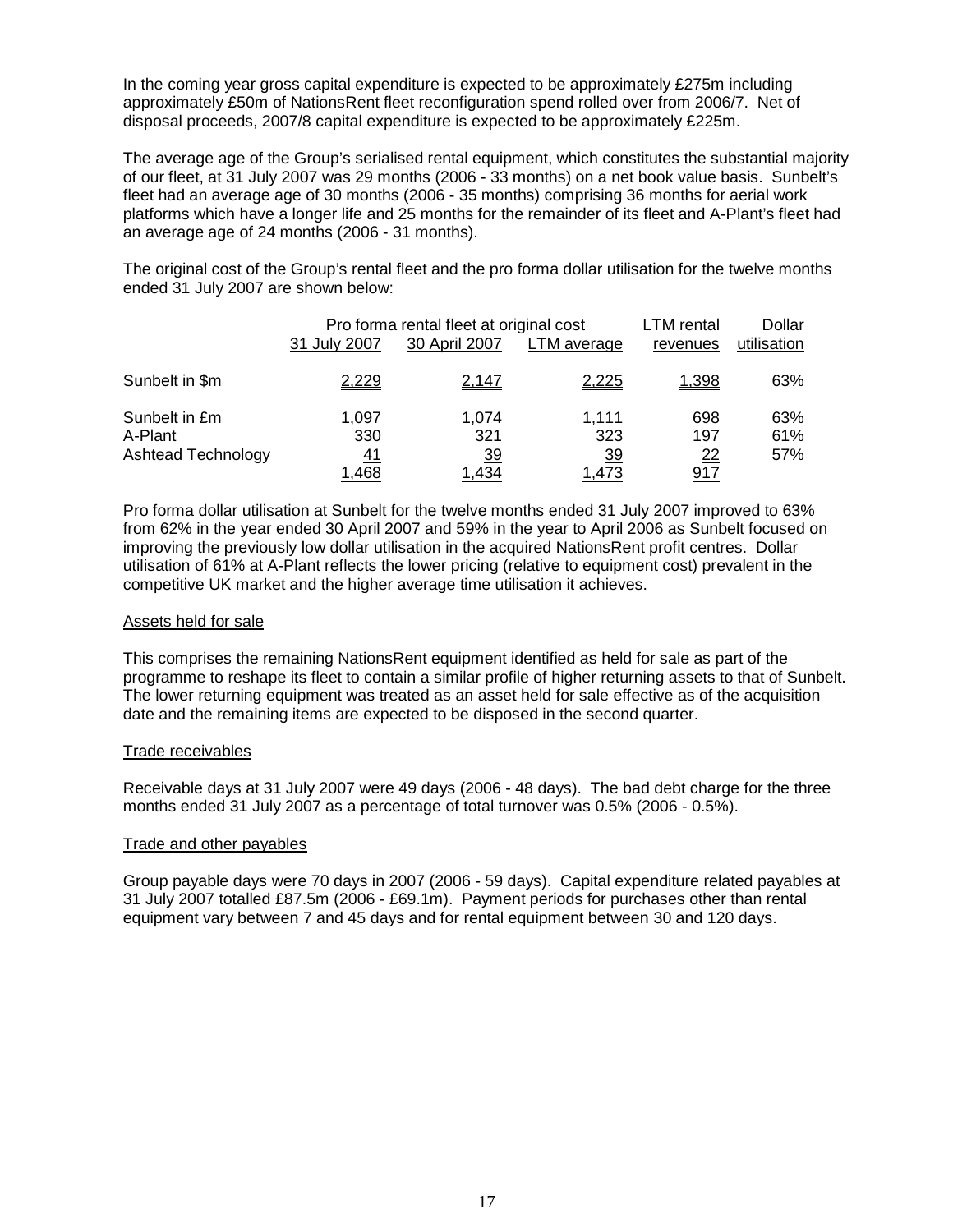## **Cash flow**

Free cash flow (defined as the net cash inflow from operations less net maintenance capital expenditure, financing costs paid and tax paid) is summarised below:

|                                             | Three months to<br>31 July |               | LTM to<br>31 July | Year to<br>30 April |
|---------------------------------------------|----------------------------|---------------|-------------------|---------------------|
|                                             | 2007<br>£m                 | 2006<br>£m    | 2007<br>£m        | 2007<br>£m          |
| <b>EBITDA before exceptional items</b>      | 94.0                       | 65.0          | 339.3             | 310.3               |
| <b>Cash inflow from operations</b>          |                            |               |                   |                     |
| before exceptional items                    | 85.3                       | 57.7          | 346.9             | 319.3               |
| Cash efficiency ratio*                      | 90.7%                      | 88.8%         | 102.2%            | 102.9%              |
| Maintenance rental capital expenditure      | (57.3)                     | (28.2)        | (242.2)           | (213.1)             |
| Non-rental capital expenditure              | (10.5)                     | (9.3)         | (33.5)            | (32.3)              |
| Proceeds from sale of used rental equipment | 30.4                       | 13.7          | 95.2              | 78.5                |
| Tax paid                                    | (0.3)                      | (3.7)         | (1.6)             | <u>(5.0)</u>        |
| Free cash flow before interest              | 47.6                       | 30.2          | 164.8             | 147.4               |
| Financing costs paid                        | <u>(13.0)</u>              | (9.4)         | (67.8)            | <u>(64.2)</u>       |
| Free cash flow after interest               | 34.6                       | 20.8          | 97.0              | 83.2                |
| Growth capital expenditure                  | (20.8)                     | (32.8)        | (50.9)            | (62.9)              |
| Acquisitions and disposals                  |                            |               | (327.2)           | (327.2)             |
| Issue of ordinary share capital             |                            | 0.6           | 148.3             | 148.9               |
| Dividends paid                              |                            |               | (7.0)             | (7.0)               |
| Purchase of own shares by ESOT              | (0.5)                      | (2.5)         | (2.9)             | (4.9)               |
| Exceptional costs paid (net)                | <u>(5.4)</u>               | <u>(0.3)</u>  | <u>(73.9)</u>     | (68.8)              |
| Reduction/(increase) in total debt          | <u>7.9</u>                 | <u>14.2</u> ) | <u>(216.6)</u>    | (238.7)             |

\* Cash inflow from operations before exceptional items as a percentage of EBITDA before exceptional items.

First quarter cash inflow from operations increased 47.8% to £85.3m whilst the cash efficiency ratio was 90.7% (2006 - 88.8%). Net cash capital expenditure in the three months ended 31 July 2007 was broadly unchanged at £58.2m (2006 - £56.6m). Financing costs paid increased 38.3% to £13.0m reflecting interest on the additional debt assumed last year at the time of the NationsRent acquisition. Interest on the two senior notes issues is paid semi-annually in the second and fourth quarters explaining the large difference this quarter between the income statement interest charge and cash interest payments.

The Group continues to generate strong free cash flow after interest with £34.6m (2006 - £20.8m) generated in the three months to 31 July 2007. There were no acquisitions in the quarter whilst £5.4m of exceptional costs relating to the NationsRent acquisition were paid in the quarter, all of which were accrued at 30 April 2007. As a result £7.9m of net cash flow was generated in the quarter which was applied to reduce outstanding senior debt.

On a last twelve months basis, free cash flow before one time and discretionary items now reflects eleven months contribution from the acquired NationsRent stores and remains strong at £97.0m (£83.2m in the year ended 30 April 2007).